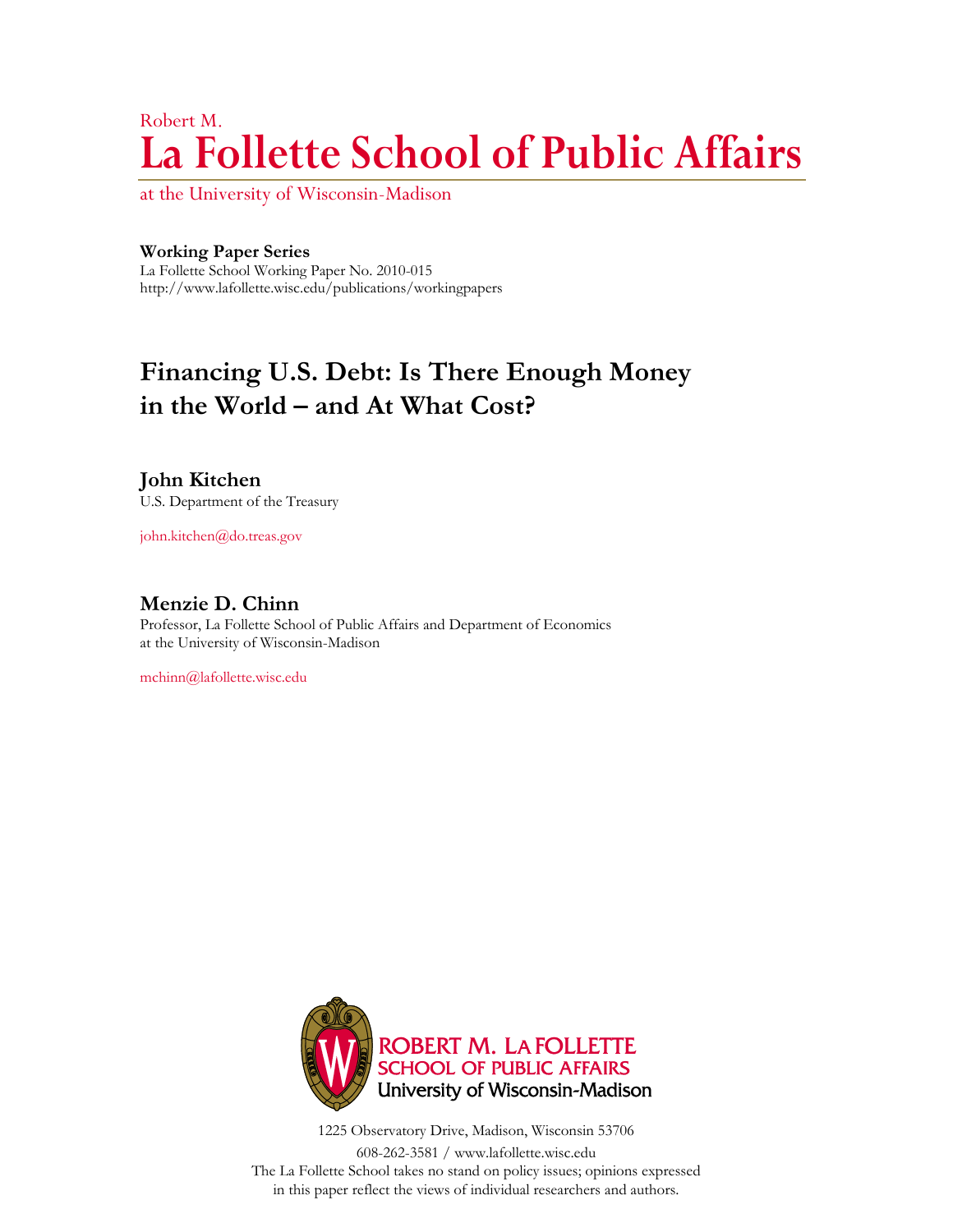## **Financing U.S. Debt:**

## **Is There Enough Money in the World – and At What Cost?**

John Kitchen\*

and

Menzie Chinn\*\*

August 12, 2010

The views contained herein are solely those of the authors and do not necessarily represent those of the institutions with which the authors are associated.

\* U.S. Department of the Treasury, Washington, DC 20220. Email: john.kitchen@do.treas.gov

\*\* Robert M. La Follette School of Public Affairs; and Department of Economics, University of Wisconsin, 1180 Observatory Drive, Madison, WI 53706-1393. Email: mchinn@lafollette.wisc.edu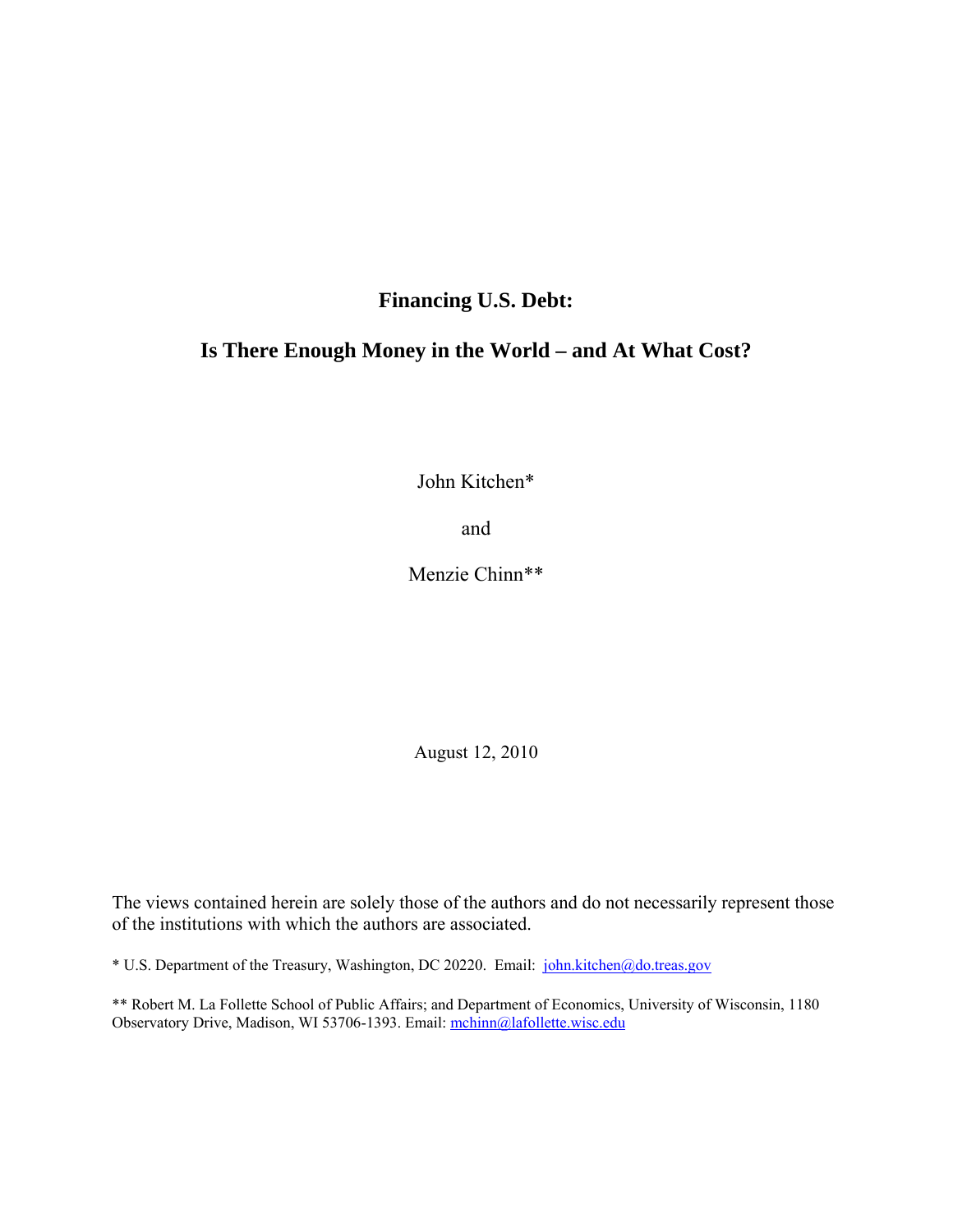#### **ABSTRACT**:

This paper examines the potential role for foreign official holdings of U.S. Treasury securities and the associated implications for Treasury security interest rates, international portfolio allocations, net international income flows, and the U.S. net international debt position, using a baseline outlook of current and projected U.S. budget deficits and growing debt. The analysis applies empirical results regarding the role of U.S. structural budget deficits and foreign official holdings of U.S. Treasuries in determining Treasury security interest rates. Although initial review of information suggests that the world portfolio could potentially accommodate financing requirements over the intermediate horizon, substantial uncertainty remains about the relationships among foreign official holdings, exchange rates, and trade; the potential effects of "crowding out" in the international portfolio; and how and whether world portfolio allocations would adjust to accommodate higher shares of U.S. assets.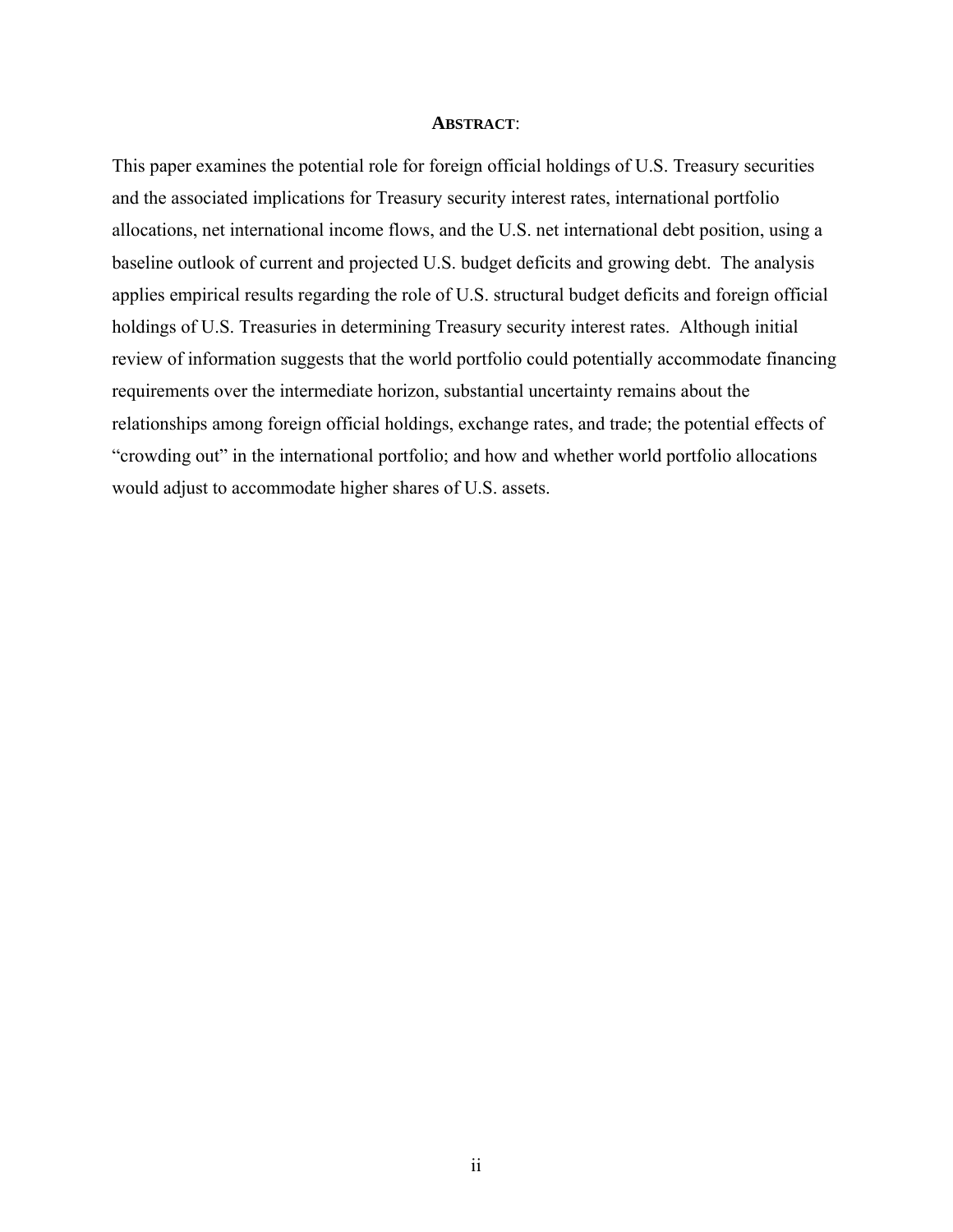## **Financing U.S. Debt: Is There Enough Money in the World – and At What Cost?**

#### **1. INTRODUCTION**

The United States and many other advanced economies have long faced fundamental budget and external imbalances that, under current policy configurations, are unsustainable in the long run. Recent sovereign debt concerns in Europe, while not directly comparable in nature to those facing the United States, have heightened the attention devoted to public finances in the U.S. In the short to medium run, the key relationships involve the nexus between the rising domestic and international financing costs of debt service, and the interactions with the current account deficit and net international debt position. The international funding sources for U.S. government debt are of particular importance, and such funding has in recent history depended heavily on the behavior of foreign official holdings. Analysis of prospects for financing the budget deficit is complicated because foreign official holdings, the foreign exchange value of the dollar, and the U.S. trade deficit and net international debt position are all intertwined. In this paper, we assess the importance of foreign financial flows – and notably foreign official holdings of U.S. Treasury securities – not only for financing the U.S. net export and current account deficits but also for funding U.S. government borrowing and affecting U.S. long-term Treasury interest rates.

This work adopts and extends the framework used by Kitchen (2007). Using consensus projections for the U.S economy, net exports, and exchange rates, that analysis found that the outlook for the U.S. international debt position and net international income flows was generally less dire and more sustainable than had been typically assumed given the persistence of U.S. current account imbalances. With the drastic change in economic prospects in recent years, it is clear that a re-examination is in order. The financial crisis and the recession – and policy actions to mitigate both – have resulted in large increases in the U.S. Federal budget deficit and the publicly held debt, with an outlook for continued deficits and growing debt. The deterioration in public finances has then brought an immediacy to the previously existing concerns regarding the sustainability of the nation's public finances (Auerbach and Gale (2009)). The situation is further complicated by the large share of U.S. Treasury debt held by foreigners.

Within the setting of current and projected budget deficits and debt, this paper examines the role of foreign official holdings of U.S. Treasury securities and the implications for Treasury security interest rates and relative international portfolio allocations. The analysis presents estimates of the impact of U.S. structural budget deficits and foreign official holdings of U.S. Treasuries on U.S. Treasury security

1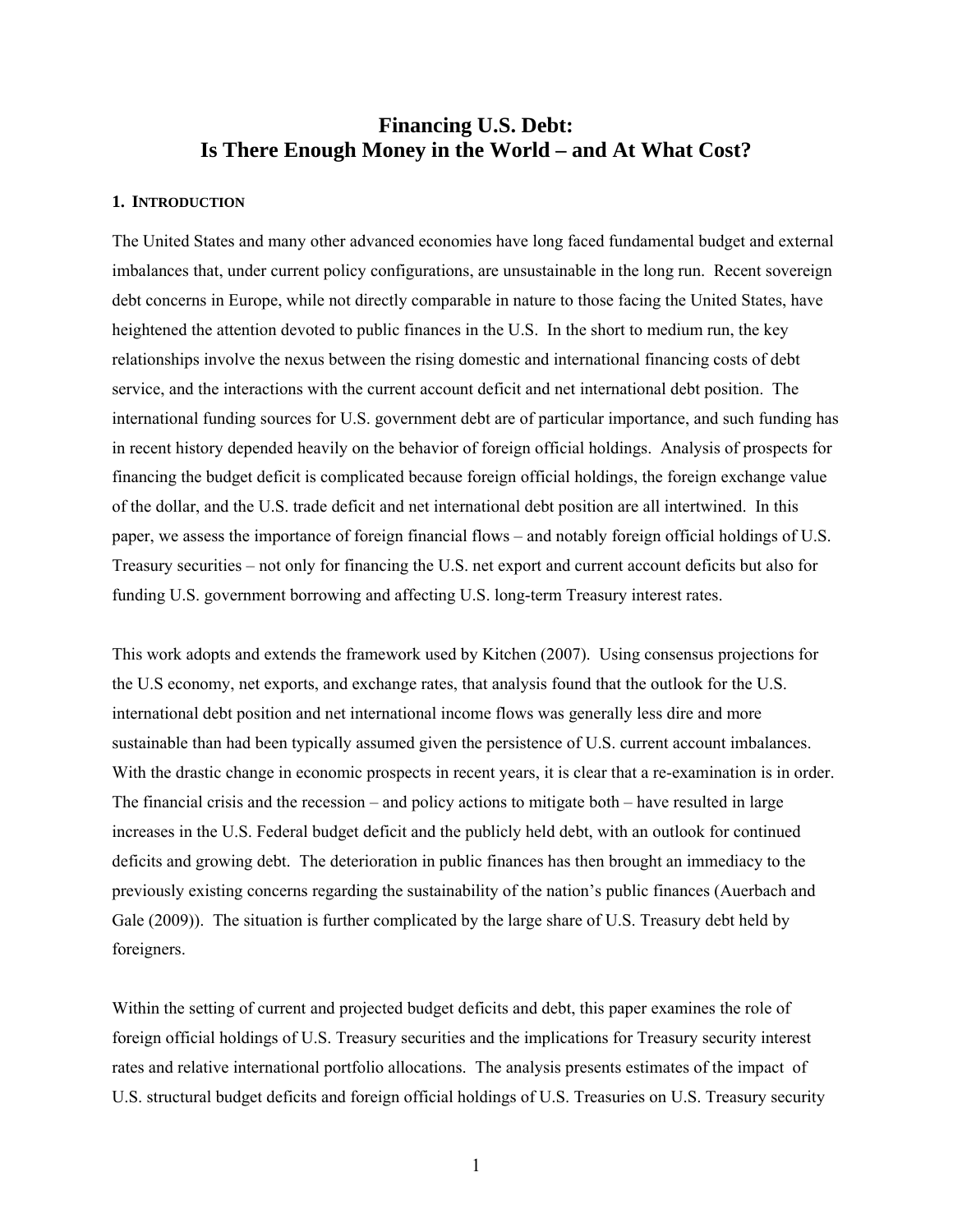interest rates. Using that information and baseline economic and budget projections, the implications of alternative assumptions about the projected behavior of foreign official holdings are examined for: (1) the implied/required international portfolio adjustments for foreign holdings of U.S. international debt and other assets; (2) the projected U.S. international net debt position and net income flows, including the role of U.S. government payments on foreign official holdings; (3) the effects of budget deficits and foreign official holdings on U.S. Treasury interest rates; (4) the potential feedback effects to and from interest rates to the U.S. budget deficit; and (5) a scenario with higher growth in Federal Reserve holdings of Treasuries and partial monetization of the debt. The prospects for crowding out of international capital flows – under the assumption of a growing international portfolio share for foreign official holdings – are also addressed. Questions remain regarding the potential trade-offs the United States could face under these relationships and whether, under the current fiscal policy outlook, the high level of foreign official holdings implied by the interest rate projections of most current public and private economic forecasts could ever be considered reasonable or attainable. The results therefore provide information regarding Meltzer's (2009) claim that "There isn't going to be enough money in the world in the years to come to finance the U.S. budget deficits."

The results and scenarios presented in this paper are not "forecasts" per se, but rather projections that illustrate some fundamental relationships for the U.S. fiscal outlook in an international setting, and specifically the role of international financial flows and portfolio adjustments. The analysis is intended to provide a baseline case and alternative scenarios that are descriptive of the relationships involved, and to aid in better understanding those relationships and the implications for the U.S. fiscal outlook. Further, the analysis doesn't address issues or questions associated with varying views of short-run policy or cyclical behavior, but looks ahead to the relationships and pressures that would occur at an intermediate horizon beyond those short-run transitions.

Section 2 provides a brief review of some prior research and literature, providing background for the analysis of the paper. Section 3 presents data and information on U.S. government debt and the base outlook as projected by the Congressional Budget Office (CBO). Section 4 examines an empirical specification and estimation results for U.S. Treasury interest rates and the role of budget deficits and foreign official holdings of Treasuries. Section 5 presents the base case projections, including an explicit accounting for the large change in foreign official holdings of U.S. Treasury securities (and other implied foreign portfolio allocations) required to meet the base case economic assumptions for interest rates. The resulting outlook under the base case for the U.S. international debt position, net international income flows, and U.S. government payments to foreign holders of Treasury securities is also presented. Section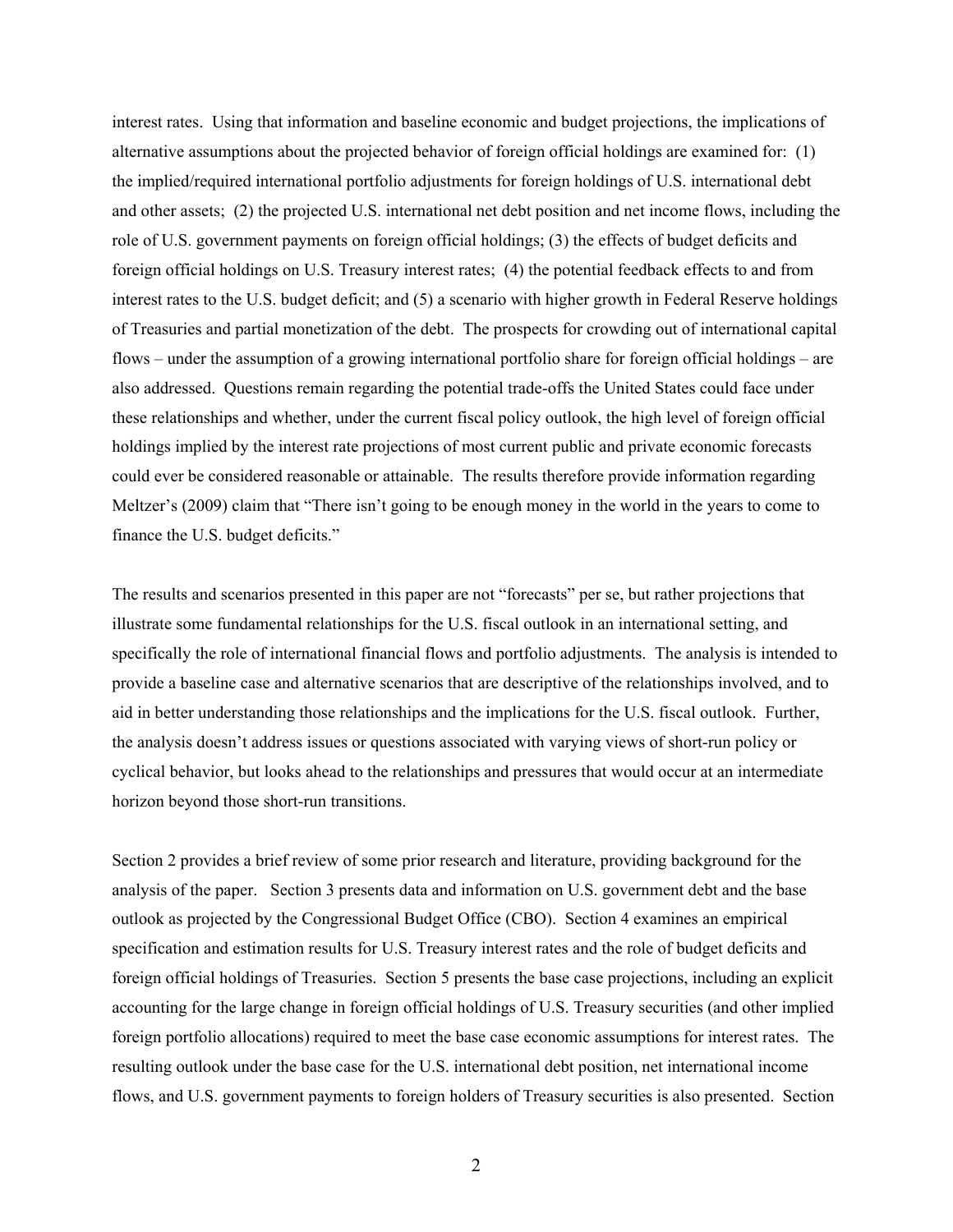6 examines two alternative scenarios to the base case: the first alternative considers how the projected outlook would change if foreign official holdings of Treasuries were fixed as a percent of U.S. GDP (a declining share of total Treasury securities outstanding); the second alternative presents the effects on the projections from assuming the Federal Reserve (Fed) implements a sustained increase in the rate of growth for its holdings of U.S. Treasury securities (including assumed pass-through to inflation, nominal interest rates, and the exchange value of the dollar from such a partial monetization of the debt). Section 7 provides closing discussion.

#### **2. SOME BACKGROUND AND SELECTED LITERATURE**

 $\overline{a}$ 

Questions about the sustainability of the U.S. current account and the outlook for U.S. international debt have received growing interest in recent years; the recent experience with and outlook for higher U.S. budget deficits and debt have raised further questions regarding the international implications. The theoretical and empirical literature examining the relationships among budget deficits, international trade, current account sustainability, and the outlook for U.S. international debt and international net income flows is large.<sup>1</sup> The traditional literature ascribes a fairly direct role between the budget balance and the current account balance. Increases in government spending or reductions in taxes lead to increased aggregate demand, some of which spills over into increased imports. Fiscal shocks of this nature then induce a positive correlation between budget deficits and current account deficits – with international financial flows helping to fund domestic investment, in contrast to a prior view that budget deficits would "crowd out" investment. This "twin deficits" view dominated policy analysis during the 1980s, when tax rates were sharply reduced under the Reagan Administration and the exchange value of the dollar increased; empirical evidence appeared to buttress this view (Feldstein  $(1986)$ ).<sup>2</sup> The improvement in the trade balance as the budget deficit shrank also provided additional confirmation of the twin deficits view.

This approach fell out of favor during the 1990s as public finances improved throughout the decade yet the current account deteriorated. This episode highlighted the fact that alternative multiple shocks – either private demand, monetary, or supply side – can reverse the implied correlation. Various explanations were forwarded. The most prominent ones ascribe the enhanced growth prospects for the United States, as information and communication technologies raised productivity growth (e.g., Pakko (1999)). In this intertemporal approach, in the presence of an upward revision in permanent income,

<sup>&</sup>lt;sup>1</sup> The theoretical literature linking budget deficits and trade balances, and stocks of government debt include the portfolio balance models of Kouri (1976) and Branson and Henderson (1985). Recent treatments of the portfolio balance model have not explicitly modeled government, as opposed to private, assets. See for instance Blanchard, Giavazzi and Sa (2005).

 $2^2$  The "twin deficits" view is a straightforward application of the Mundell-Fleming model of the open economy.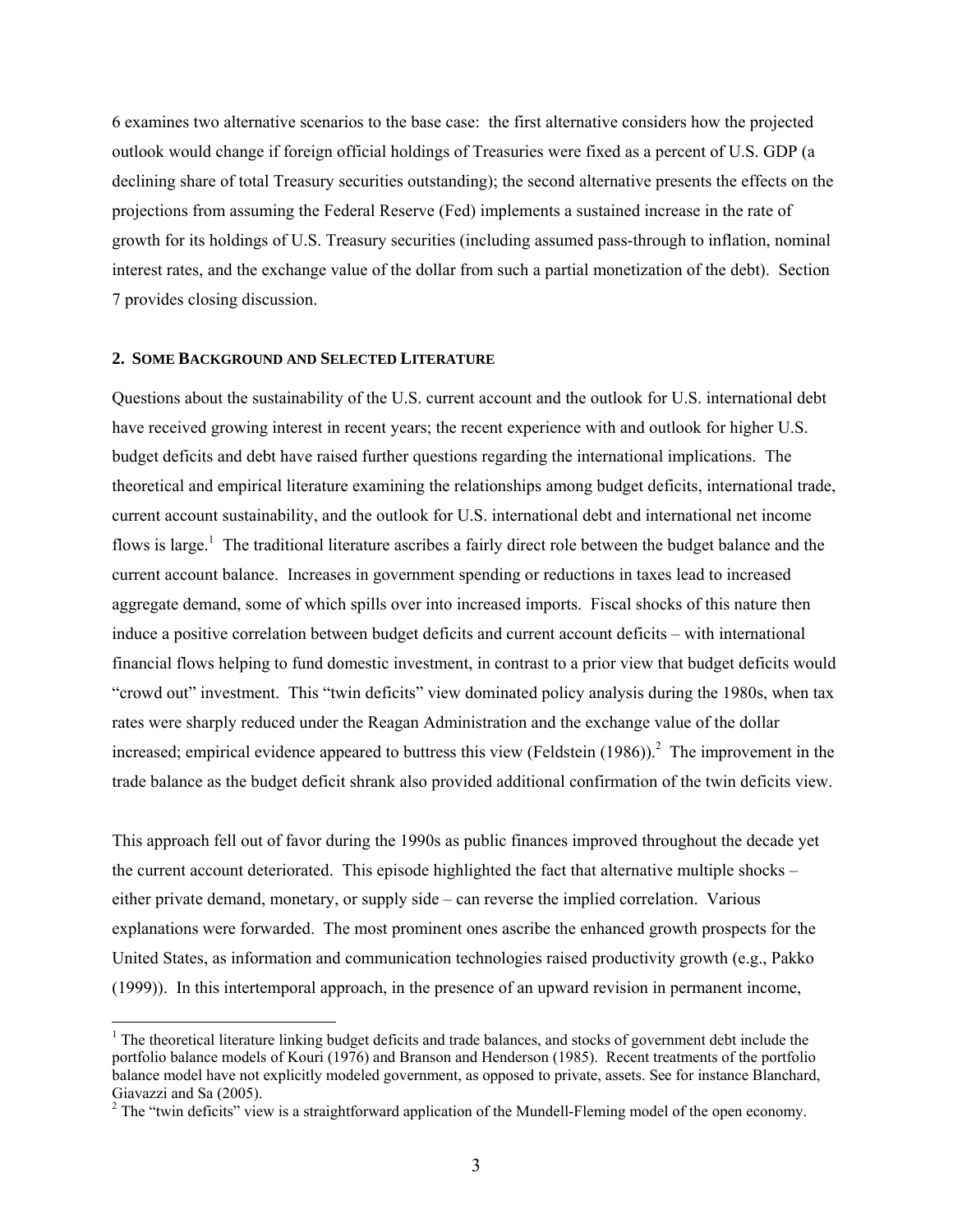running larger current account deficits would help smooth consumption. Engel and Rogers (2009) have shown that the U.S. current account deficits throughout the 1990s and 2000s were consistent with expectations of future growth. During the early- to mid-2000s, however, interest in the "twin deficits" hypothesis re-emerged as both budget and current account deficits widened (Chinn (2005)).

In recent years questions concerning the "sustainability" of the U.S. current account deficit and the U.S. international debt position more generally have received much attention. Mann (1999), Roubini and Setser (2004), Cline (2005), Higgins, Klitgaard, and Tille (2005), Eichengreen (2006), and Kitchen (2007) are among those who have examined the challenging outlook for U.S. international trade and financial imbalances, and the varying views as to whether the outlook is sustainable or manageable. In this paper, we focus on particular aspects of the relationship between budget deficits and the current account. Specifically, we examine the role of changes in foreign official holdings – one part of the international financial asset portfolio – as a key international financial flow for funding U.S. budget deficits (given the outlook for the U.S. fiscal imbalance and growing debt), and against the backdrop of the outlook for continued U.S. international imbalances. A related question that arises is the potential for "crowding out" to occur within the international portfolio flows if a greater share is devoted to U.S. Treasuries. Several other researchers have conducted research on issues similar to those addressed here, notably Bergsten(2009), Cline (2009), and Mann (2009). Mann (2009) and Bertaut, Kamin, and Thomas (2009) examine the world financial asset portfolio and the question of available international funding to meet prospective U.S. international imbalances; we discuss their findings in more detail further below.<sup>3</sup> The roles of alternative sources of funding for U.S. budget deficits – international and domestic – for the determination of U.S. interest rates are also key issues in this analysis and will also be discussed further below.

<sup>&</sup>lt;sup>3</sup> Ideally, one would want to use a portfolio balance model based on asset stocks to determine the impact of budget deficits on interest rates, exchange rates, and current account balances. Unfortunately, the empirical literature on estimating these relationships is largely unsuccessful.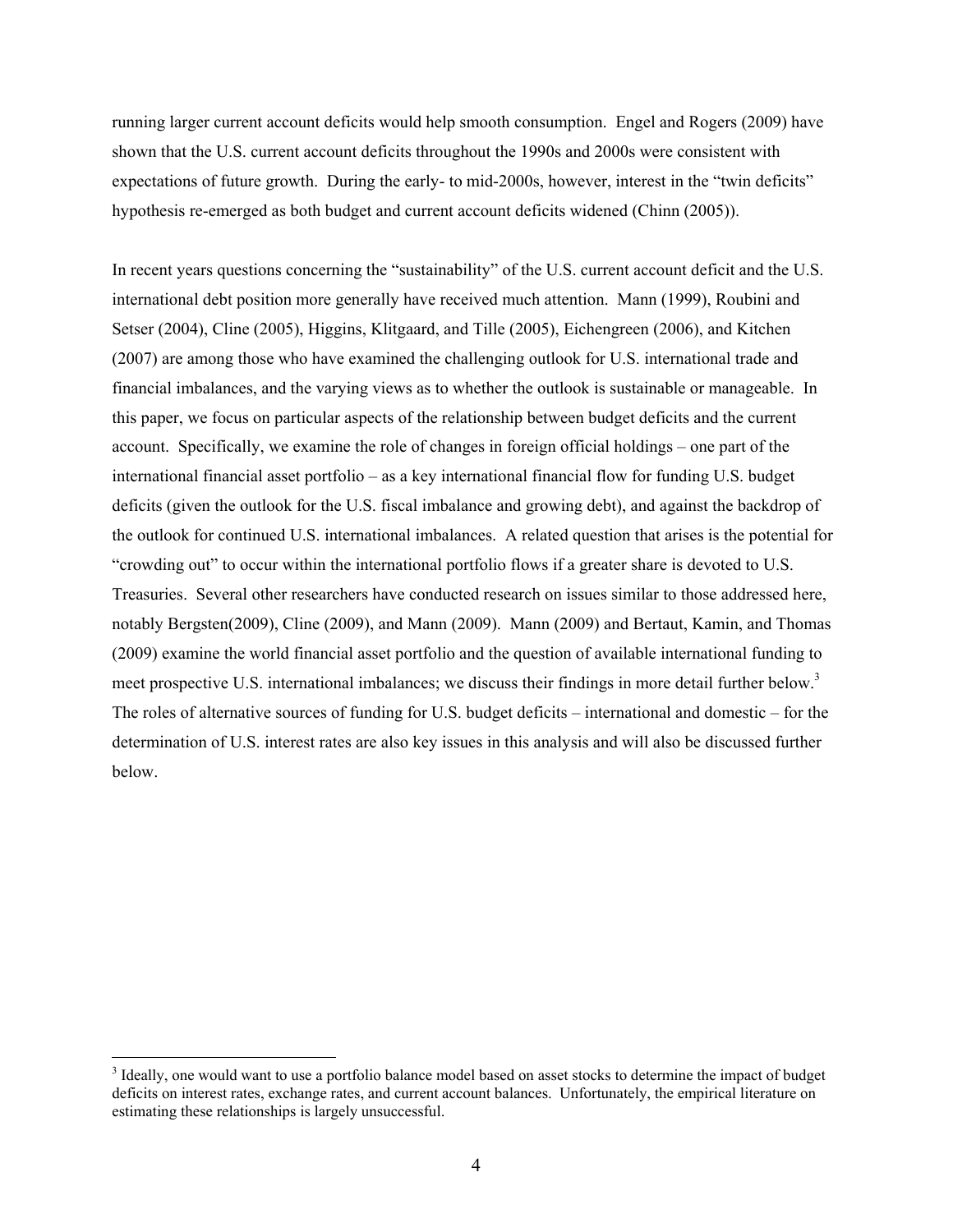#### **3. U.S. GOVERNMENT DEBT: HISTORICAL DATA, TRENDS, AND THE BASE OUTLOOK**

This section provides background information and historical data on publicly-held U.S. government debt, including Treasury debt securities in particular, but also for U.S. agency and government sponsored enterprises (GSEs). Information is also provided on who holds the debt, including distinguishing between domestic and foreign owners, as well as private and official. The assumptions used in the analysis regarding GSE debt holdings are addressed. The base case outlook for the analysis – economic and budget projections from CBO's baseline and President's budget projections – is presented and discussed.<sup>4</sup>

#### **3.1. Treasury debt and foreign official holdings**

U.S. Treasury debt held by the public is held by domestic and foreign holders, and private and official holders:

$$
(1) \qquad T_{TOT} = T_D + T_F
$$

 $\overline{a}$ 

$$
= (T_{D,P} + T_{D,O}) + (T_{F,P} + T_{F,O})
$$

where  $T_{TOT}$  is the total supply of Treasury debt held by the public, and for the other variables, the first subscript represents domestic (D) or foreign (F), and the second subscript represents private (P) or official  $(0)^{5}$ 

Historical data show growing U.S. Treasury debt held by the public  $(T_{TOT})$  and growing foreign official  $(T_{F,O})$  holdings and shares for U.S. Treasury securities outstanding – and especially for the recent period associated with and following the recession and financial crisis (see Chart 1). Particularly noteworthy is the large and growing role for foreign official holdings, rising from just over \$600 billion (17 percent of total Treasury debt securities outstanding) at the end of 1999 to about \$2.8 trillion (36 percent of total outstanding) by the end of 2009. Domestic official  $(T_{D,0})$  amounts in (1) above are those held by the Federal Reserve, which over the past two-and-a-half decades, generally have accounted for about 10 to 15 percent of total outstanding Treasuries (and also generally in the range of about 4 percent to 6 percent of GDP). During the financial crisis, however, the Federal Reserve share fell sharply (to as low as 7 percent of Treasuries outstanding) as the Federal Reserve used its portfolio of Treasury securities as part of its implementation of the various lending facilities, and reflecting its portfolio shift (and expansion) to other

<sup>&</sup>lt;sup>4</sup> The estimates and projections of this analysis were made prior to the July 2010 annual revision of the NIPAs.  $\frac{5}{2}$  Treesury day hald by the public is the net day to get day and does not include the amounts awed w

<sup>&</sup>lt;sup>5</sup> Treasury debt held by the public is the net debt and does not include the amounts owed within the U.S. government across accounts (e.g., social security and other trust fund accounts) that are included in measures of the "gross" debt.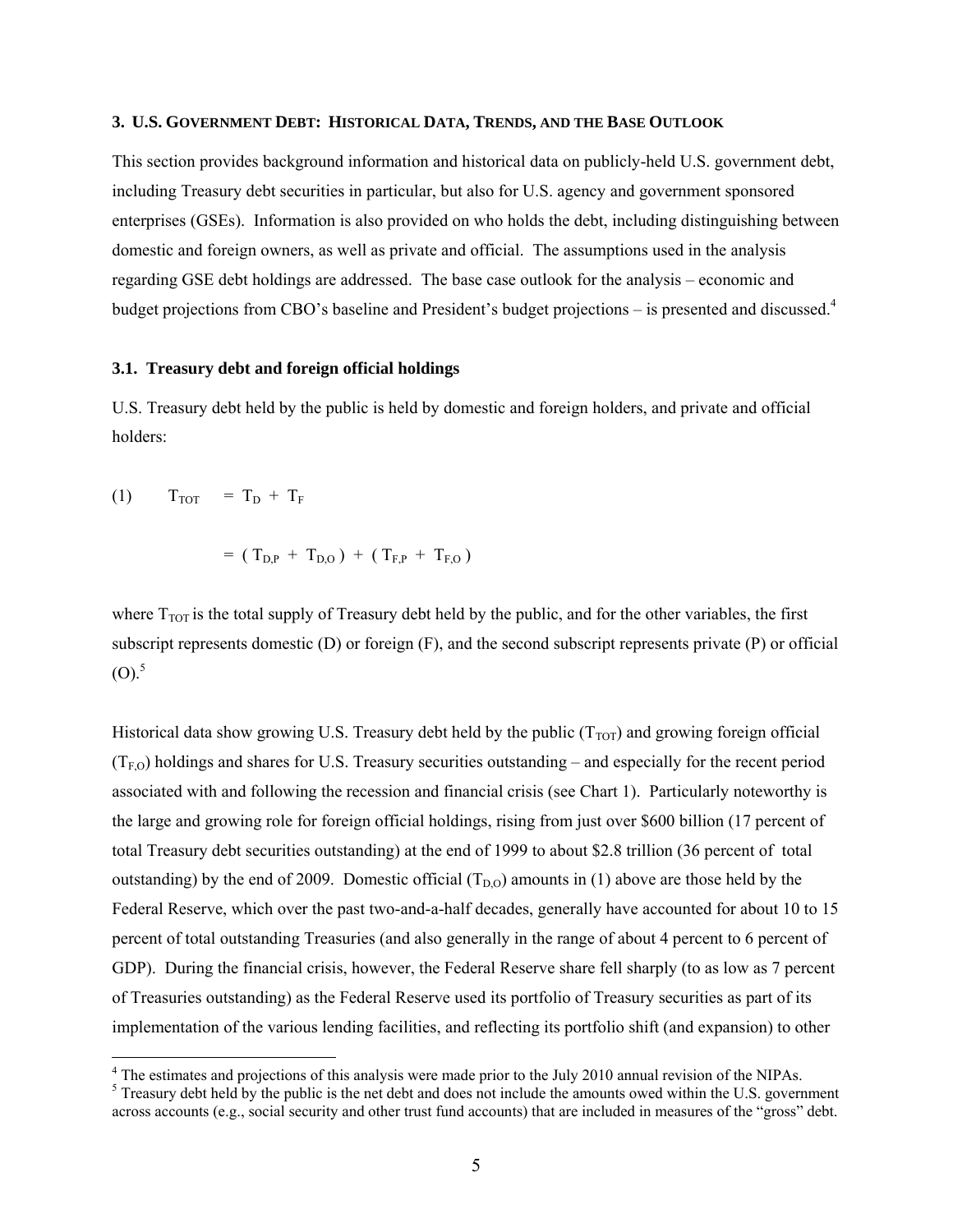assets (including government sponsored enterprise (GSE) debt securities). More recently, the Federal Reserve's share of Treasuries has increased back to around 10 percent of the total outstanding.

#### **3.2. GSEs, Fannie and Freddie, and the Fed's large-scale asset purchase program**

Following the decline in housing and mortgage markets and the ensuing financial crisis, much attention has been directed at U.S agency and GSE debt and securities – notably for the Federal National Mortgage Association (Fannie Mae) and the Federal Mortgage Guarantee Corporation (Freddie Mac). Chart 2 shows historical data for agency, GSE, and GSE-backed securities by holder.<sup>6</sup> During the financial crisis, the U.S. government undertook direct actions to provide backing for Fannie Mae and Freddie Mac, including direct purchases of GSE-backed debt. As described in OMB's *Analytical Perspectives*, Treasury acted to acquire GSE securities under temporary authority provided by the Housing and Economic Recovery Act (HERA) of 2008:

Treasury initiated a temporary program to purchase MBS [mortgage-backed securities] issued by Fannie Mae and Freddie Mac, which carry the GSEs' standard guarantee against default. … Treasury purchased \$226 billion in MBS from September 2008 to December 31, 2009, when the statutory authority for this program expired. In addition, the Federal Reserve engaged in GSE MBS purchases over this period totaling \$1 trillion through the end of 2009. (OMB (2010), p. 350)

The Federal Reserve's purchases and holdings of agency and GSE-backed securities – through its balance sheet expansion and purchase of mortgage-backed securities – has attracted much attention because of the more-than-doubling of the Fed's balance sheet (and, hence, the monetary base) since the end of 2007, with much of that increase held in GSE-backed debt securities. In early 2009 the Federal Reserve implemented a plan to expand credit and support aggregate demand through purchases of longer-term assets – described by Kohn (2009) as the large-scale asset purchases (LSAP) program. The Fed increased purchases of GSE and agency debt, mortgage-backed securities, and longer-term U.S. Treasury securities. FOMC statements announced that the program would include purchases of up to \$200 billion of agency debt, up to \$300 billion in longer-term U.S. Treasury securities, and up to \$1.25 trillion in agency mortgage-backed securities. 7

<sup>&</sup>lt;sup>6</sup> Beyond Fannie Mae and Freddie Mac, the total amounts in Chart 2 include the Federal Home Loan Banks and other agencies.

 $<sup>7</sup>$  At the end of 2009, agency and GSE-backed securities accounted for about 50 percent of the total assets on the</sup> Federal Reserve balance sheet, and Treasury securities accounted for about 30 percent. (See the H.4.1 release of the Federal Reserve Board of Governors.)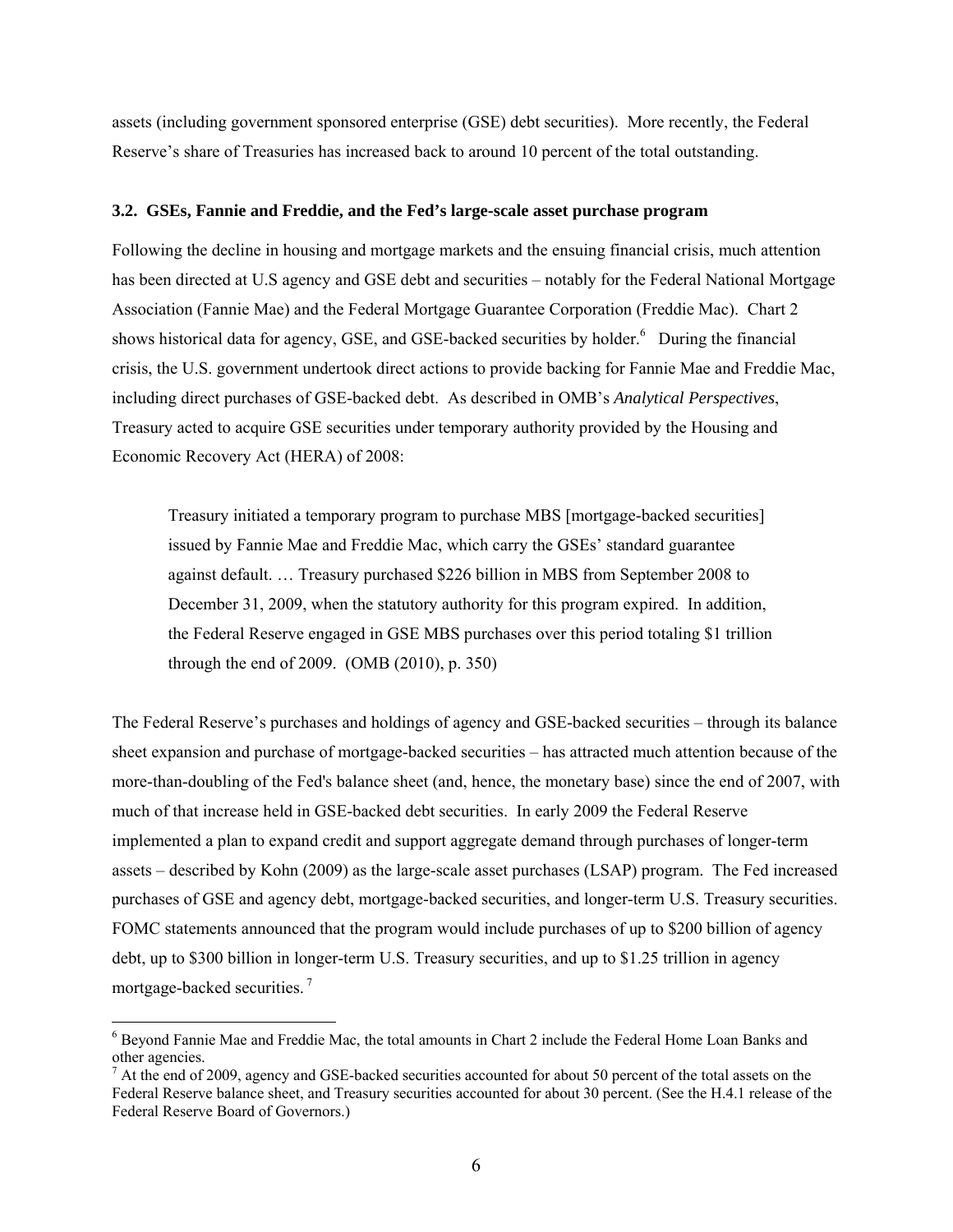

**Outstanding Treasury Securities by Holder Chart 1**

**Chart 2**

**Agency, GSE and GSE-Backed Securities by Holder**

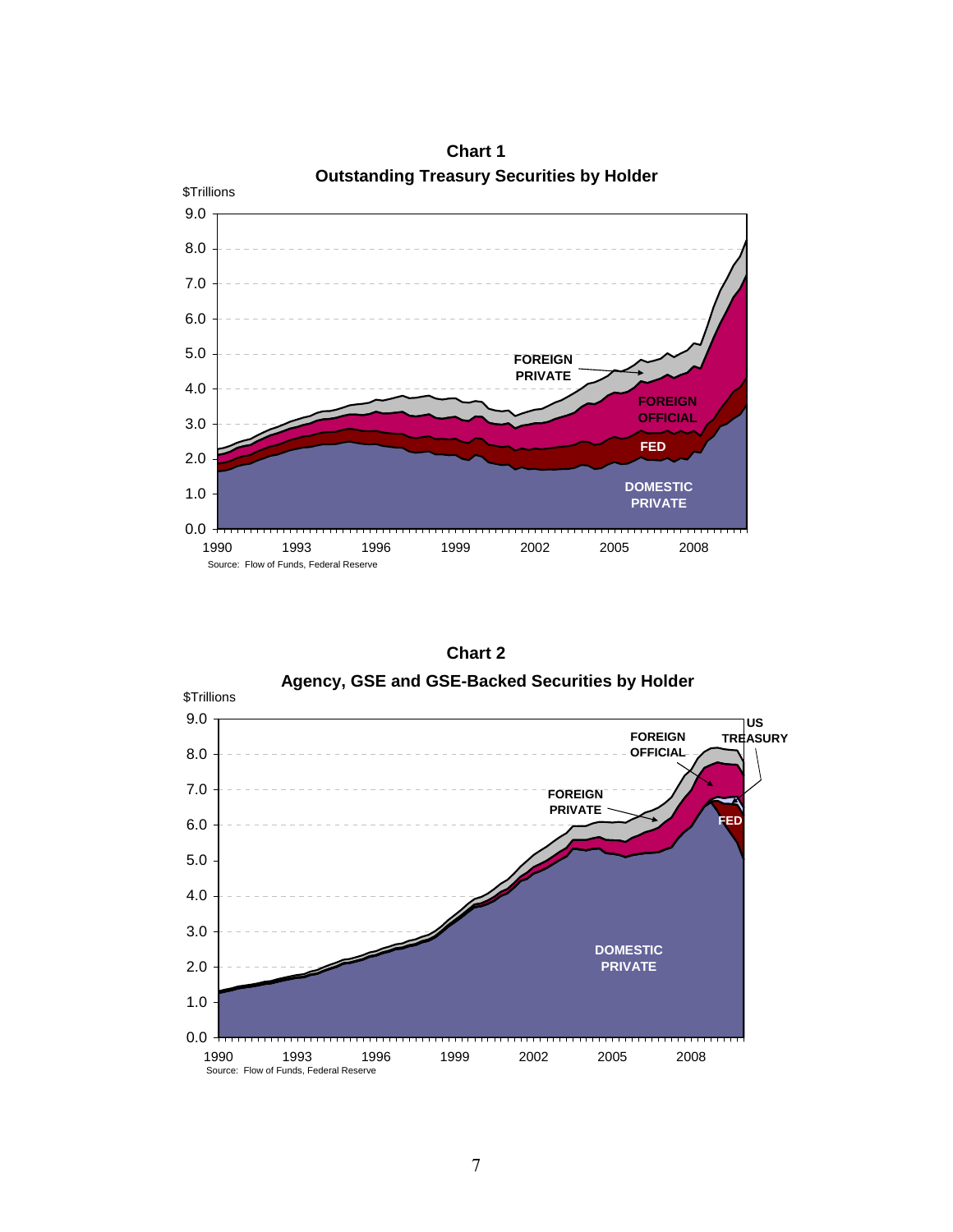The data show the U.S. government role – although substantial in absolute dollar amounts and as a share of the Fed's balance sheet – has been a relatively small fraction of the total agency and GSE debt (Chart 2). Also, the portfolio changes have been effectively, on net, domestic in nature with private domestic holdings declining with the increase in Treasury and Fed holdings. How the Federal Reserve and Treasury unwind their GSE positions will be an important policy issue going forward – especially for monetary policy interactions. Nonetheless, the large increase in borrowing for housing that fueled the prior excessive increase in GSE debt securities is a thing of the past.

For the analysis of this paper, benign assumptions are made in the base projections regarding Federal Reserve holdings of GSE securities and Federal budget exposure, as well as foreign portfolio holdings of GSE and other U.S. government agency debt. The intent of the analysis is not to focus on the cyclical and short-run transitions that will occur, but rather on the implications at the intermediate-run horizon (i.e., 5 to 10 years) when the economy has returned to its long-run trend or potential performance – as in the underlying economic assumptions. As such, the analysis for the base case has an implicit assumption that Federal Reserve policy will gradually and successfully unwind its portfolio holdings of GSE securities and return to its pre-crisis position of a balance sheet comprised primarily of Treasury securities, and at a level consistent with the sustained growth and low inflation of the economic projections. Analogously, foreign portfolio holdings of GSE and agency securities are assumed in the base projection to be consistent with the gradual unwinding and trend economic projections. Hence, the analysis reflects general funding and portfolio pressures and not specific pressures associated with speculative scenarios regarding GSE securities.<sup>8</sup> Regarding the Federal budget exposure, the CBO's treatment of Fannie Mae and Freddie Mac as government entities in its budget accounting and estimates explicitly includes the net expected Federal budget exposure by including "a subsidy equal to the shortfall between the current value of the mortgages and the liabilities used to fund them" (CBO (2010(b)). Although CBO estimates in

<sup>&</sup>lt;sup>8</sup> This approach is consistent with CBO baseline assumptions (CBO 2010(a)), p. 91) and the information presented in the minutes of the meeting of the Federal Open Market Committee (Federal Reserve Board of Governors (2010)), as in the following excerpts:

<sup>&</sup>quot;… Committee participants had expressed support for steps to reduce the size of the Federal Reserve's balance sheet over time and return the composition of the SOMA to only Treasury securities. … Meeting participants agreed broadly on key objectives of a longer-run strategy for asset sales and redemptions. The strategy should be consistent with the achievement of the Committee's objectives of maximum employment and price stability. In addition, the strategy should normalize the size and composition of the balance sheet over time. Reducing the size of the balance sheet would decrease the associated reserve balances to amounts consistent with more normal operations of money markets and monetary policy. Returning the portfolio to its historical composition of essentially all Treasury securities would minimize the extent to which the Federal Reserve portfolio might be affecting the allocation of credit among private borrowers and sectors of the economy. … sales of agency debt and MBS should be implemented in accordance with a framework communicated in advance and be conducted at a gradual pace that potentially could be adjusted in response to changes in economic and financial conditions."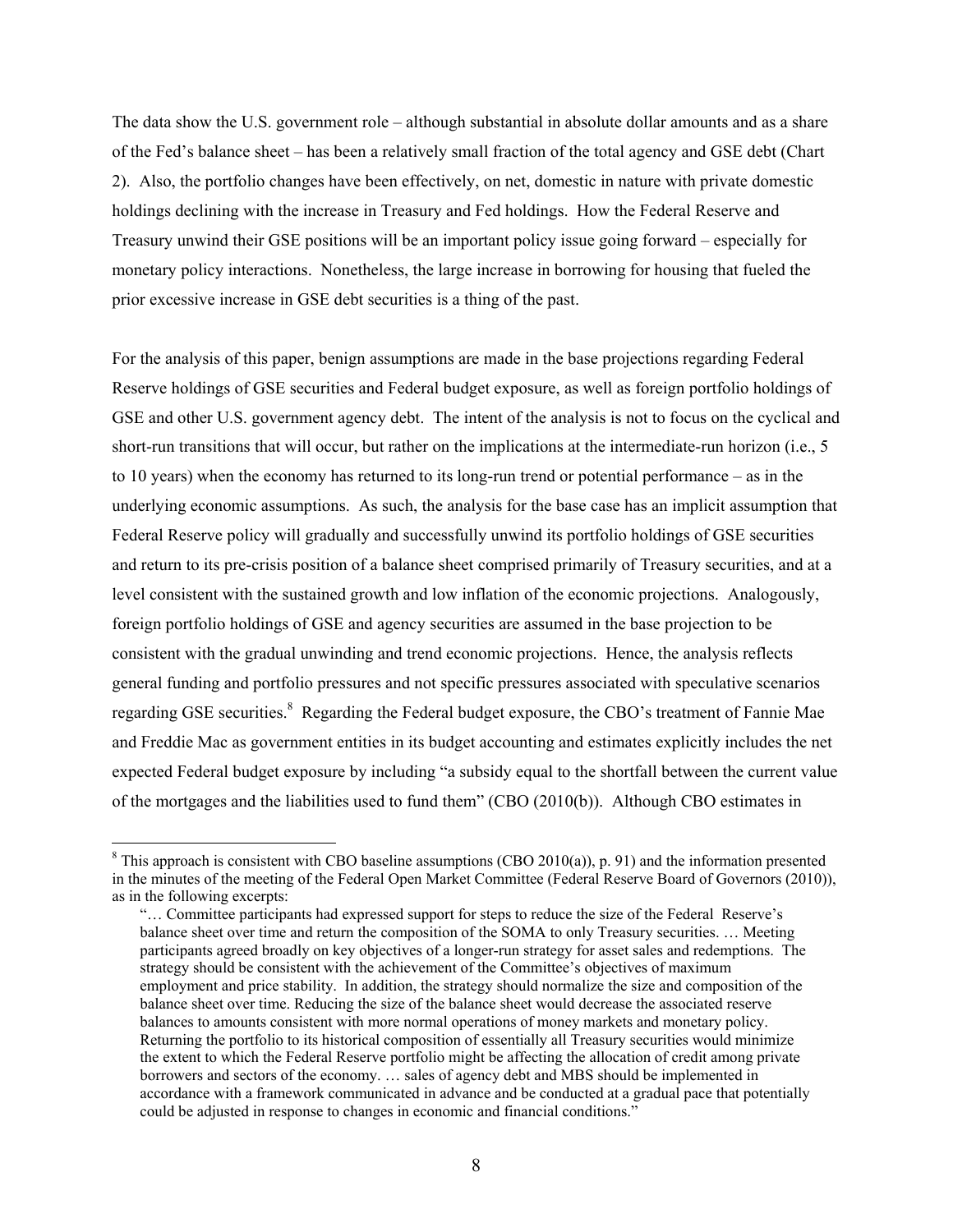2009 included the implicit subsidy cost of the existing business as well as new business, the budget estimates for 2010 did not include the subsidy for prior/existing business in the deficit and debt projections. The analysis presented here proceeds using the baseline CBO projections, albeit a fuller accounting of the implied exposure to Fannie and Freddie could potentially suggest an expected debt effect of perhaps another couple hundred billion dollars in addition to that used here.

#### **3.3. The base case and CBO projections**

 $\overline{a}$ 

The base case of this paper uses CBO's baseline economic assumptions (CBO 2010(a)) and budget and debt projections from CBO's estimates of the President's Budget, (CBO (2010(c)). The CBO economic projections assume the U.S. economy will rebound from the recession and return over several years to its potential growth path. Output and unemployment gaps are expected to steadily decline and interest rates and inflation rates are assumed to reflect the return to an environment of sustained real growth at potential with low inflation. The budget projections used in the analysis reflect the CBO's baseline budget outlook adjusted to include the President's policy proposals. Although various alternative policy and budget outlooks are possible, the use of the CBO's projections for the President's budget policies provides a benchmark that generally incorporates policies that should be included in a true baseline policy outlook, including key tax provisions that are set to expire but that have broad political support for extension.<sup>9</sup>

Regarding the international economic outlook, both the Administration and the CBO – based on language in their outlook discussions – implicitly have an improving net export outlook in their economic assumptions. For example, for the Administration:

As the U.S. economy recovers from the current crisis, it is unlikely to return to current account deficits as large as those in the mid-2000s. ... The specific path of the current account as the economy exits the crisis will depend on whether government and private saving rise ahead of, or along with, a rebound in private investment. But in the long run,

 $9$  As this paper was being completed, CBO (2010(e)) released updated long-term budget projections including an alternative scenario that included policies – and resulting deficit and debt projections – similar to those of the President's budget; for example, debt held by the public was projected to rise to 87 percent of GDP in 2020 under the alternative scenario compared to 90 percent of GDP under the President's budget estimates used in this analysis. In that report, CBO acknowledged some of the issues addressed in this paper: "In fact, CBO's projections understate the severity of the long-term budget problem because they do not incorporate the significant negative effects that accumulating substantial amounts of additional federal debt would have on the economy: Large budget deficits would reduce national saving, leading to higher interest rates, more borrowing from abroad, and less domestic investment—which in turn would lower income growth in the United States." (CBO 2010(e), p. xi) CBO also released a study (CBO (2010(f)) as this analysis was being completed with more discussion of the risk of fiscal crisis from higher Federal debt.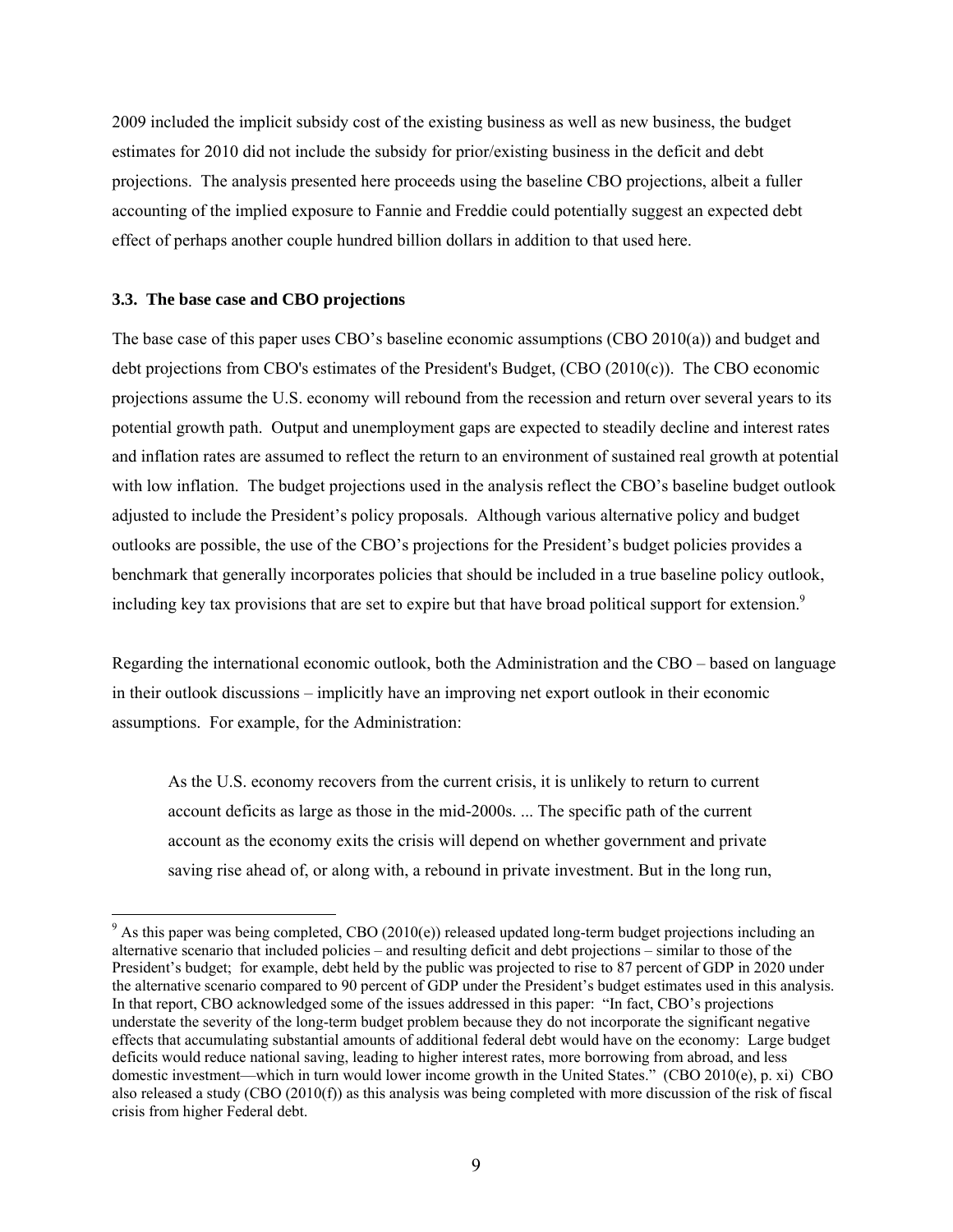the current account deficit is likely to be smaller than it was before the crisis. ... Given that the current account deficit has already narrowed to roughly 3 percent of GDP—less than half its peak—the crucial challenge will be to avoid a reversion to a high-spending, low-saving economy. A successful shift toward a more balanced world growth model generated by increased consumption in nations with current account surpluses could improve net exports even more. This could bring the current account deficit toward its mid-1990s level of roughly 1 to 2 percent of U.S. GDP. (Council of Economic Advisers (2010), pp. 132-133)

For the CBO, in addition to the outlook for improving U.S. trade balance, the outlook for a continued long-term downward trend for the value of the dollar is also described:

CBO expects that net exports will increase next year as growth in foreign economies begins to outpace that in the United States and as the value of the dollar continues its long-term downward trend. (Congressional Budget Office, 2010(a), p. 34)

Similarly, the average for the private Blue Chip forecasters' projections (Blue Chip Economic Indicators (2010)) of real net exports shows a slight downward trend over the 2012-2016 period with further small decline into the 2017-2021 period. Such a projection would indicate a steady projected improvement in the U.S. trade balance as a percentage of GDP. Hence, to reflect the general "consensus" among public and private forecasters, the base case projection includes a gradual trend improvement in U.S. net exports.

The outlooks for U.S. government debt, interest rates, net exports, and other economic variables are all intertwined and the interactions are not always fully understood and accounted for. Public and private forecasts generally do not have explicit information on assumptions about international holdings of U.S. Treasury securities, U.S. net international debt or net international income flows, or the portfolio allocations for international debt. The analysis of this paper helps to illustrate the importance of recognizing and accounting for those relationships and effects.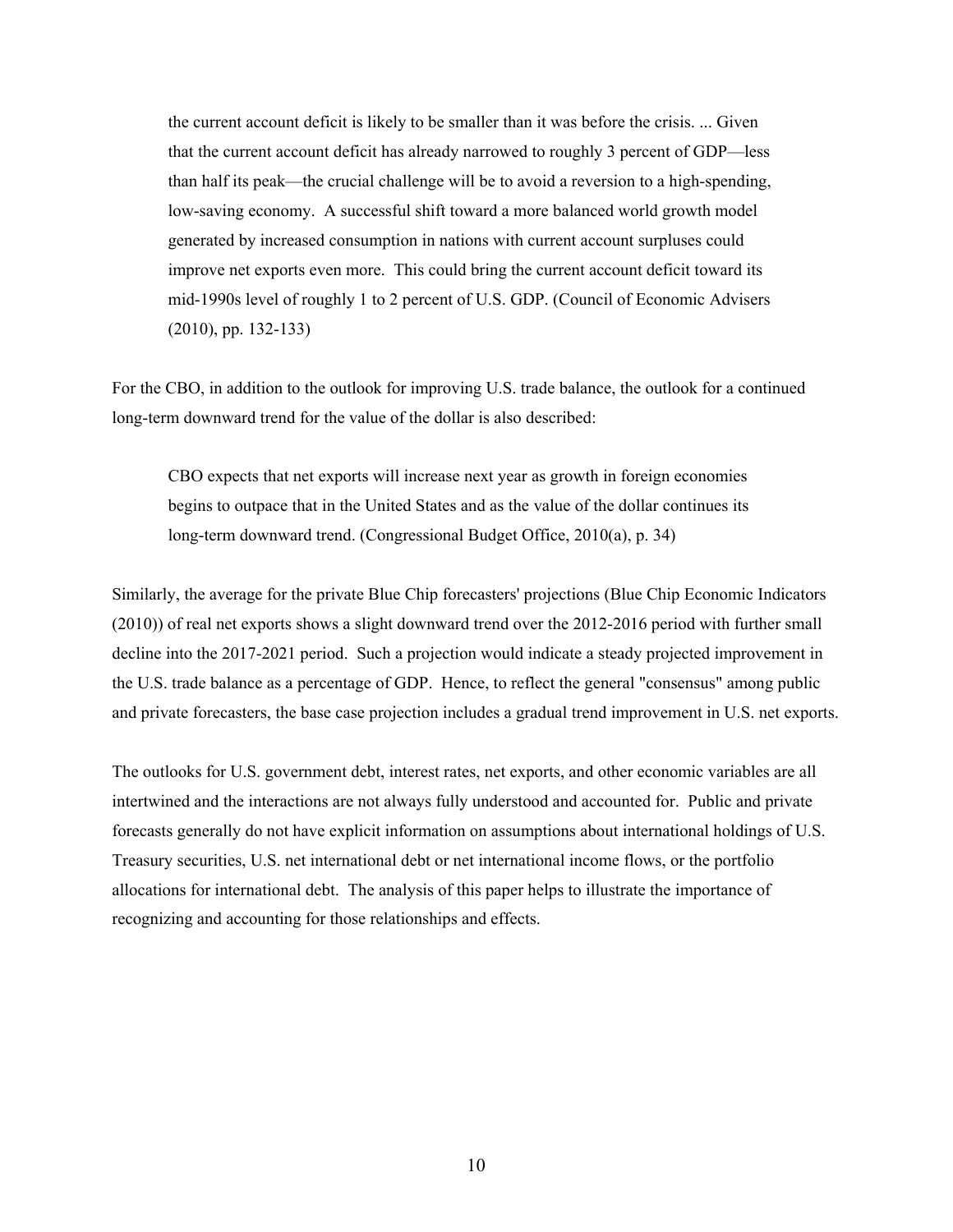#### **4. U.S. GOVERNMENT DEFICITS, FOREIGN OFFICIAL RESERVES AND INTEREST RATES**

It is commonplace to attribute effects of budget deficits and international financial flows on interest rates. Interestingly, however, the recent literature regarding the nature and magnitude of these effects in the era of large deficits and large flows is not particularly extensive, nor definitive. This section presents an empirical specification and results for estimating the role of budget deficits and changes in foreign official holdings of Treasury securities in the determination of U.S. Treasury interest rates. The estimated relationships are then used to analyze what the base case projections implicitly require for foreign official holdings of U.S. Treasuries.

The estimated relationships presented here essentially describe how long-term Treasury rates adjust to induce *private* holdings of Treasuries – given the outlook for budget deficits and the behavior of *official* domestic and foreign holdings of U.S. Treasuries. The specification is also based on the assumption that the Federal Reserve implements monetary policy through open market operations on Treasury securities in order to set the short-term interest rate. In line with the extant literature, we assume the Fed sets the target rate as a function of the output and inflation gaps, as described by Taylor (1993).

#### **4.1. Empirical specification for U.S. Treasury rates**

The approach taken here draws from various studies in a growing literature. Gale and Orszag (2002, 2005) surveyed the literature on budget deficits and interest rates, primarily in a closed economy setting, and highlighted the significant role of Federal debt and budget deficits in determining long-term interest rates. Kitchen (2003) presented a framework based on short-term interest rates being determined by a Taylor rule and with the structural Federal budget deficit determining the term spread for long-term Treasury interest rates relative to short-term rates. Canzoneri, Cumby, and Diba (2002) also observed a significant role for the Federal budget deficit for the long- to short-term spread for Treasury interest rates. The advent of the "conundrum" – that is surprisingly low long-term interest rates relative to short rates – inspired research introducing an international dimension. Warnock and Warnock (2006) and Chinn and Frankel (2007) augmented conventional bond pricing specifications with international variables, namely foreign official purchases of U.S. Treasuries. More recently, Laubach (2009) examined the response of long-horizon forward rates to increases in the projected deficit- and debt-to-GDP ratios.

The specification employed here is based on that presented in Kitchen (2003), augmented to include the role of foreign official reserves as highlighted in Warnock and Warnock (2006) and Chinn and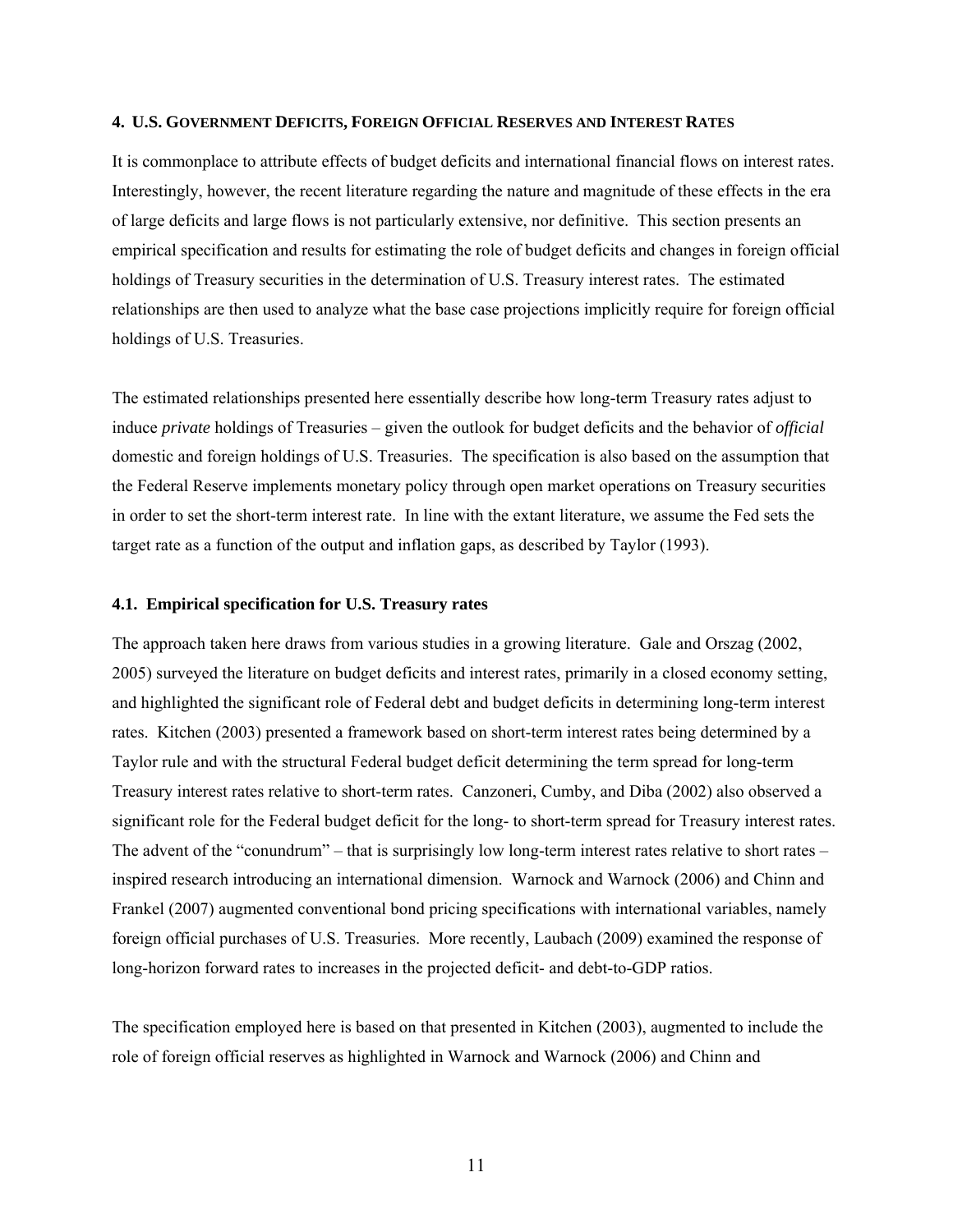Frankel(2007). Kitchen (2003) derived an equation of the following quasi-reduced form for the term structure spread between the long- and short-term Treasury interest rates:

(2) 
$$
i_{t,k}
$$
 -  $i_{t,j}$  =  $-\gamma(\pi_t - \bar{\pi})$  -  $\phi(y_t - \bar{y}_t)$  +  $\sigma_t$  +  $\varepsilon_t$ 

where  $i_{t,j}$  is the nominal interest rate on a j-period Treasury security in period t,  $\pi_t$  is the inflation rate,  $y_t$ is a (log) measure of aggregate output, and the "bar" variables represent the target or full employment levels of the corresponding variables. The term premium  $\sigma_t$  is assumed to be comprised of (1) a liquidity premium and (2) a risk premium associated with uncertainty about interest rates generally, as well as uncertainty about the structural Federal budget deficit, specifically. For the purposes of this paper, the role of foreign official holdings of Treasury securities is also included in affecting the term premium, affecting the relative demand-supply relationship over time, and thereby the market price and yield for Treasury securities. The working assumption underlying equation (2) is that short-term interest rates are determined by the monetary policy rule; external changes in relative supply and demand for longer-term Treasury securities would therefore show up across the term structure beyond the short-term interest rate. We focus on the yield for 10-year Treasury securities, but observed effects occur in shorter-term regions of the term structure as well.<sup>10</sup> The role of increased Fed holdings of U.S. longer-term Treasuries as part of the large scale asset purchases (LSAP) program is also included in the estimation.<sup>11</sup>

The empirical specifications used in regression analysis are based on:

 $\overline{a}$ 

(3) SPREAD<sub>t</sub> =  $\beta_0$  +  $\beta_1$  UNGAP<sub>t</sub> +  $\beta_2$  INFL<sub>t</sub> +  $\beta_3$  STRSURP<sub>t</sub> +  $\beta_4$  FOROFFICIAL<sub>t</sub> +  $\beta_5$  FEDLT +  $e_t$ 

where SPREAD is the term spread for longer-term Treasury yields relative to short-term Treasury rates (the 10-year yield minus the 3-month Treasury bill rate); UNGAP is the deviation of the unemployment

 $10$  The estimation used is an approach that implicitly includes the well-known relationship of the term spread as a signal of economic activity across the business cycle – including as a key measure for recession probability estimation (e.g., Stock and Watson (2003), Wright (2006), among many others) – combined with information on key factors that affect the outlook, risk, and relative supply and demand for longer-term Treasury securities beyond the business cycle relationships for real activity and inflation. The structural budget deficit is a supply shifter for longer-term Treasuries; foreign official holdings a demand shifter. The relationships presented in this analysis therefore provide information for why the term spread isn't always a clear predictor for subsequent economic activity.

<sup>&</sup>lt;sup>11</sup> Gagnon, Raskin, Remache and Sack (2010) find evidence that the LSAP reduced U.S. long-term yields during its implementation.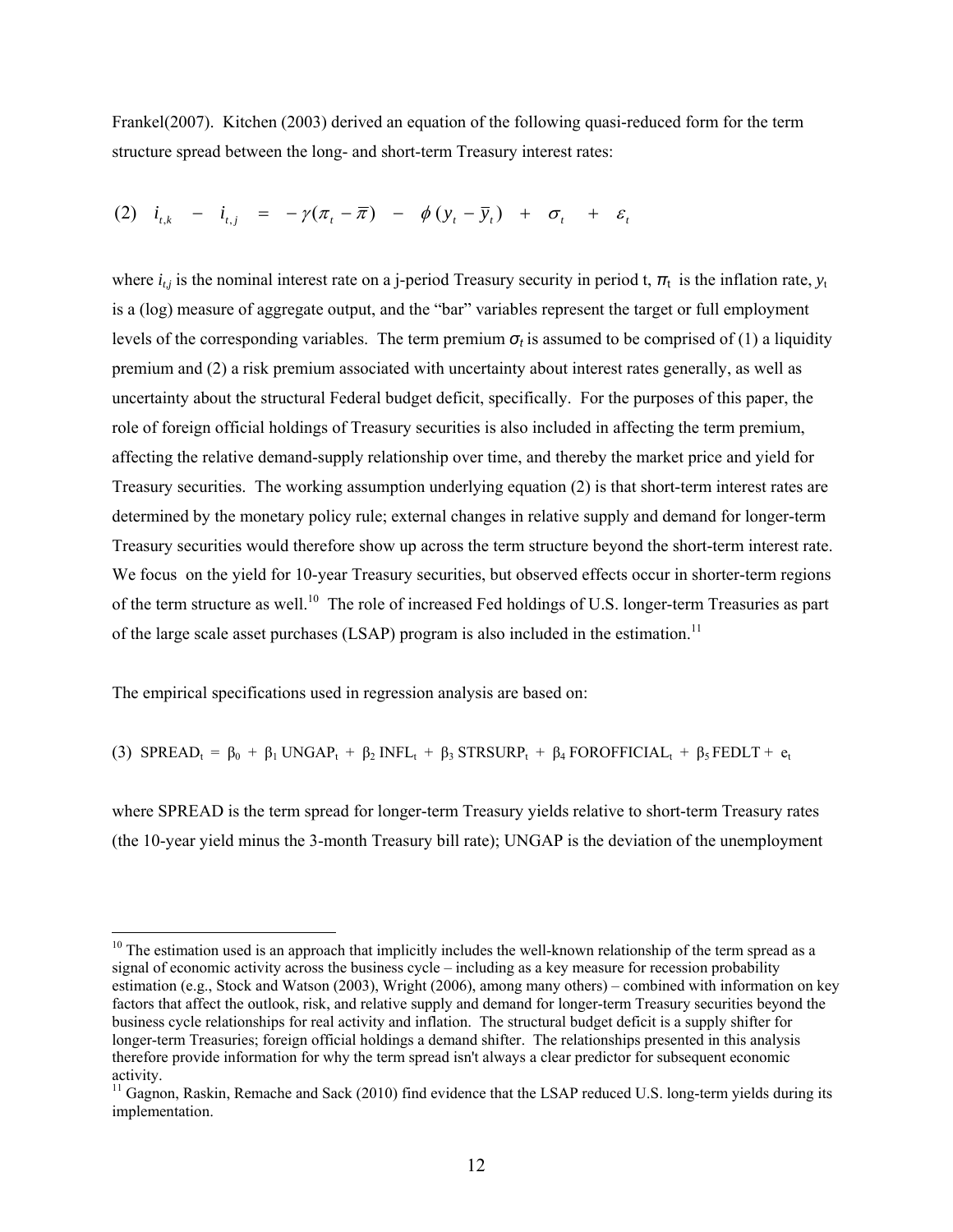rate from the natural rate (as estimated by the CBO)<sup>12</sup>; INFL is the difference between the inflation rate (the percentage change in the personal consumption expenditure price index of the NIPAs) and targeted inflation (here assumed at  $1.8$  percent)<sup>13</sup>; STRSURP is the structural, or cyclically-adjusted budget surplus/deficit as a percent of potential GDP (as estimated by the CBO); FOROFFICIAL is the change in foreign official holdings of U.S. Treasury securities as a percent of potential GDP; and FEDLT is the change in Fed holdings of long-term (more than 5 years) Treasuries as a percent of potential GDP.

Chart 3 shows foreign official holdings of U.S. Treasury securities as a share of total outstanding Treasury securities; Chart 4 shows foreign official holdings of U.S. Treasury securities as a percent of U.S. potential GDP. Both charts show the rising importance of foreign official holdings. The variable used in the empirical analysis – the change in foreign official holdings of Treasuries expressed as a percent of potential GDP – is similar to that used in Warnock and Warnock (2006).<sup>14</sup>

The coefficient on the UNGAP variable,  $\beta_1$ , is expected to be positive, and the coefficient on the INFLDEV variable,  $β_2$ , is expected to be negative, reflecting their roles in the monetary policy rule and the resulting relationship to short-term rates.<sup>15</sup> That is, with well-anchored long-run expected inflation, as output rises relative to potential, and unemployment falls relative to the NAIRU, the Federal Reserve would raise the short-term interest rate relative to the long-term interest rate and the term spread would decline. Similarly, as inflation increased relative to the target level of inflation, the Federal Reserve would raise the short-term interest rate relative to the long-term rate and the term spread would decline. The coefficient on the structural surplus variable,  $\beta_3$ , is hypothesized to be negative; an increase in the structural budget surplus (a fall in the deficit) would reduce the relative supply of Treasury securities and reduce risk and uncertainty for longer-term Treasury securities, leading to a lower long-term yield relative to short-term (short-run-policy-determined) rates. The coefficient on the change in foreign official holdings of U.S. Treasuries is posited to be negative; an increase in foreign official holdings is interpreted to be an exogenous demand shift that would keep longer-term yields lower than otherwise.

 $12$  The unemployment gap and the output gap are roughly interchangeable measures (a là Okun's law) of the relative cyclical position of the economy, the relative slack that exists in the economy.<br><sup>13</sup> The rate of inflation as measured by the PCE price index tends to be several tenths of a percentage point lower

than the CPI inflation rate; the 1.8 percent target rate use here is hence roughly equivalent to a CPI inflation rate of around 2 percent or just over.

 $<sup>14</sup>$  This specification based on the variables expressed relative to potential GDP follows that for the structural budget</sup> deficit being expressed as a percentage of potential GDP. The data for foreign official holdings of Treasuries is taken from the Federal Reserve's Flow of Funds accounts; the data for the structural budget deficit is from CBO  $(2010(d))$ . Warnock and Warnock  $(2006)$  used a specially constructed variable for foreign official flows.

<sup>&</sup>lt;sup>15</sup> Note that the specification doesn't "require" and is not based on any *specific* values for policy coefficients on the gap and inflation variables, only that the policy rule in practice would adjust short-term rates in accordance with the expected direction.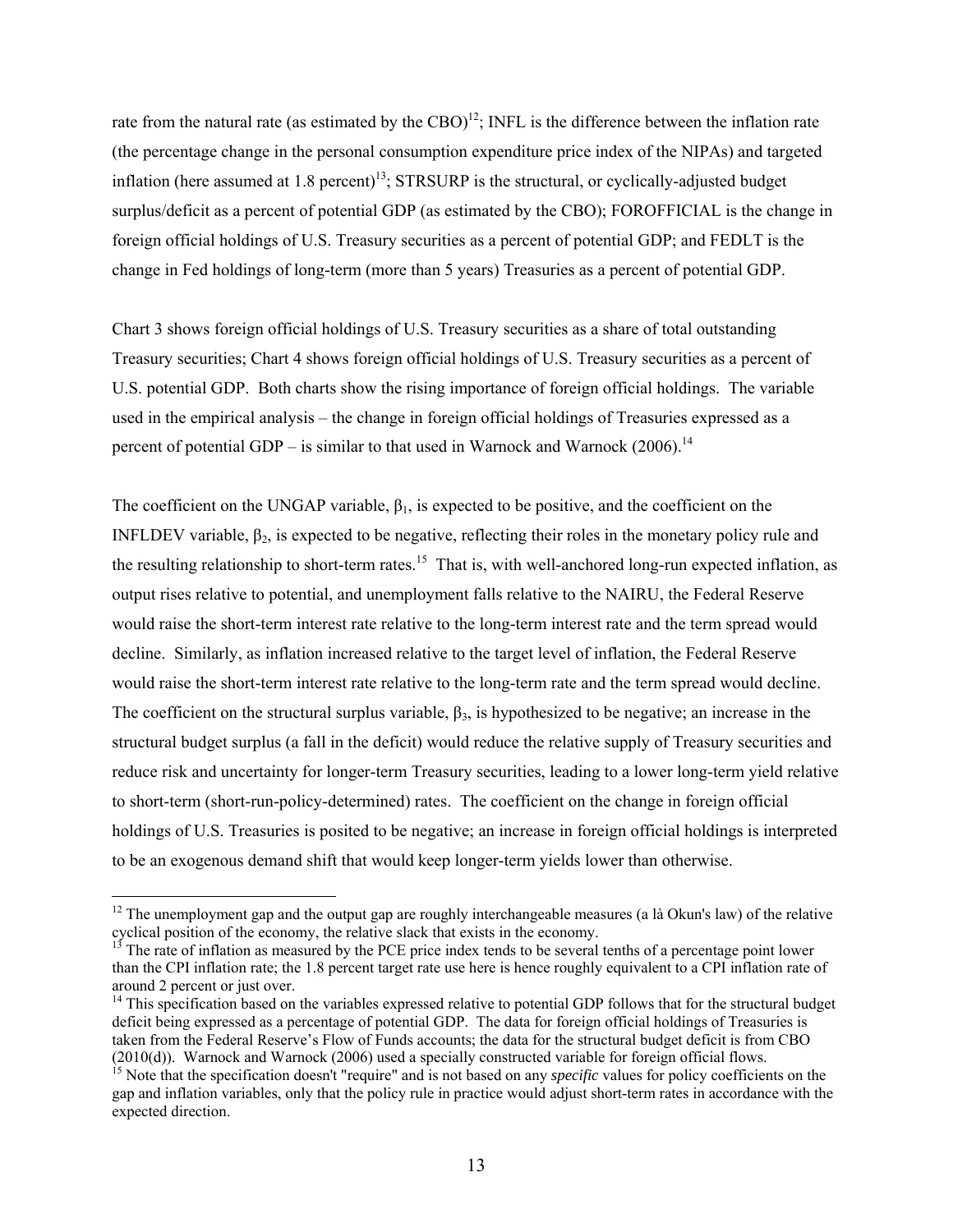

**Chart 3** 

**Foreign Official Holdings of Treasuries as Percent of Potential GDP Chart 4** 

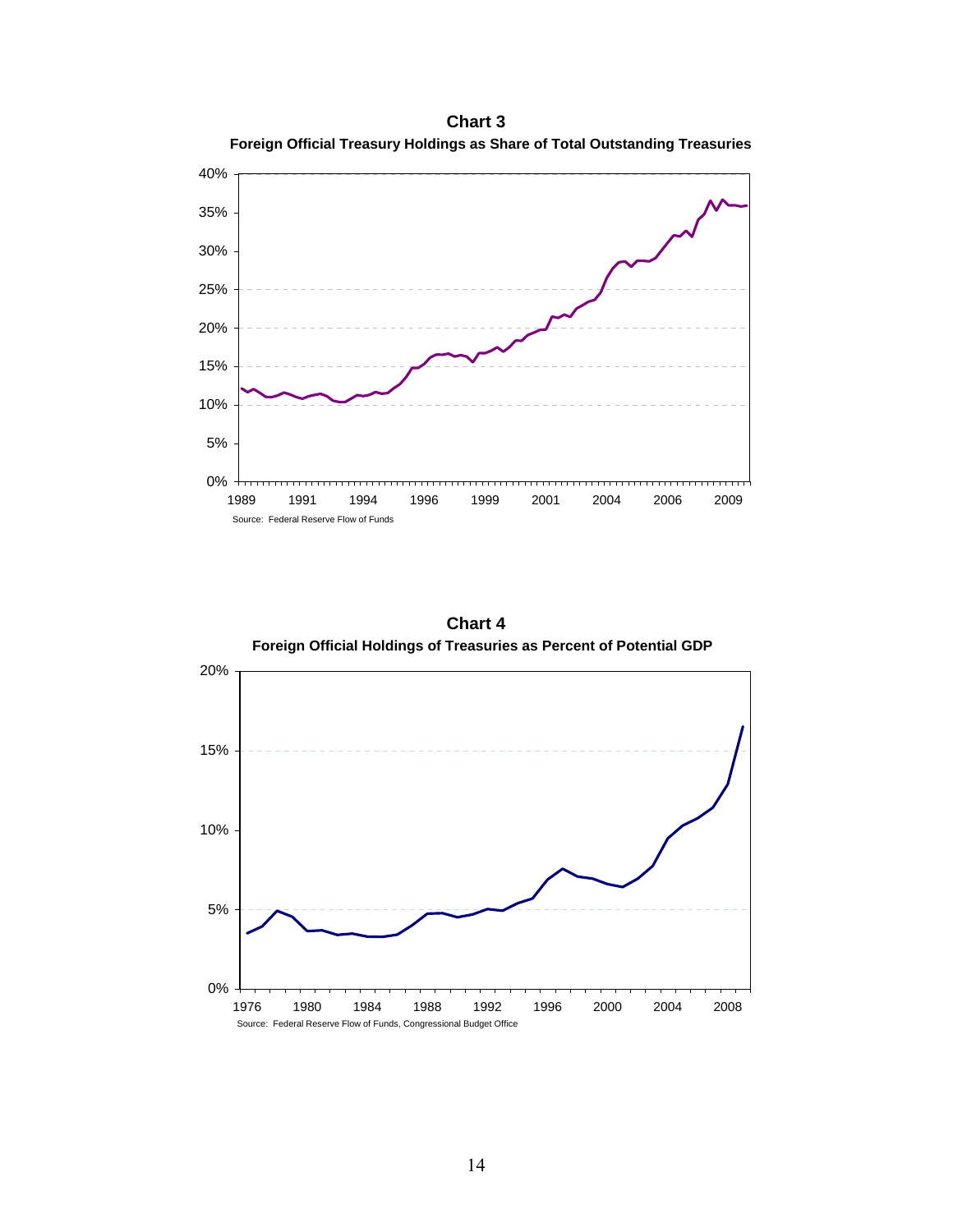#### **4.2. Estimation results**

 $\overline{a}$ 

Estimation of specifications from equation (3) above were conducted using annual data, reflecting the fact that key variables – budget projections and the international asset position – are only available at that frequency.16 The regression results are reported in Table 1; they confirm the hypothesized relationships included in equations (2) and (3) above. The results in lines 1 through 3 build to the full specification. Line 1 shows the results using the variables affecting short-term policy (UNGAP and INFL) and the structural budget surplus as a percent of potential GDP (STRSURP). Line 2 includes the variable for the change in foreign official holdings of Treasuries as a percent of potential GDP (FOROFFICIAL). Note that while a large proportion of the variation in the spread is explained by the specification reported in line 1, the serial correlation indicated by the Durbin-Watson statistic suggests that important factors are omitted. This buttresses the economic motivation for re-examining the basic specification.

The results in lines 2 and 3 generally conform to the hypothesized relationships for the specification, reflecting the policy relationships underlying the determination of short-term rates and confirming the importance of the structural budget deficit and the change in foreign official holdings as determinants of the long- to short-term Treasury yield spread. The results in line 3 show a significant negative coefficient for the FEDLT variable, conforming to the view that the Fed's purchases of longer-term Treasury securities as part of the LSAP program lowered long-term yields and relative to short-term rates. The FEDLT variable – the change in Fed holdings of Treasury securities with more than 5 years to maturity as a percent of potential GDP – had a value of about 0.45 percentage point for 2009, so the coefficient value of -3.1 indicates that the estimated impact on the term premium is approximately 140 basis points for that year. This estimate is larger than that obtained by Gagnon, et al. (2009), who estimated that the effect of the LSAP was in the range of 38 to 82 basis points (although a 95% confidence interval easily encompasses the upper end of Gagnon et al.'s estimates). Further, Gagnon, et al.'s (2009) specification included all asset purchases, including GSE securities, as the relevant debt change measure.<sup>17</sup>

The coefficient on FOROFFICAL is not statistically significant in line 3. A high degree of multicollinearity between STRSURP, FOROFFICAL, and FEDLT variables is likely the cause, with correlations in the 0.54 to 0.75 range. Since it is reasonable to expect that exogenous relative supply and

<sup>&</sup>lt;sup>16</sup> Quarterly data are available for historical data used in the specification (including recent CBO data for a NIPAequivalent quarterly cyclically-adjusted budget deficit); estimations were also performed on a quarterly basis and results were observed generally consistent with those using annual data. We use fiscal year consistent data

 $17$  It is possible that the LSAP variable in our regression estimates serves as a proxy for other unidentified variables or effects that could boost its estimated coefficient – for example, a safe haven effect (discussed further below). Our primary focus here is on the estimated effects for the structural surplus and the foreign official holdings terms.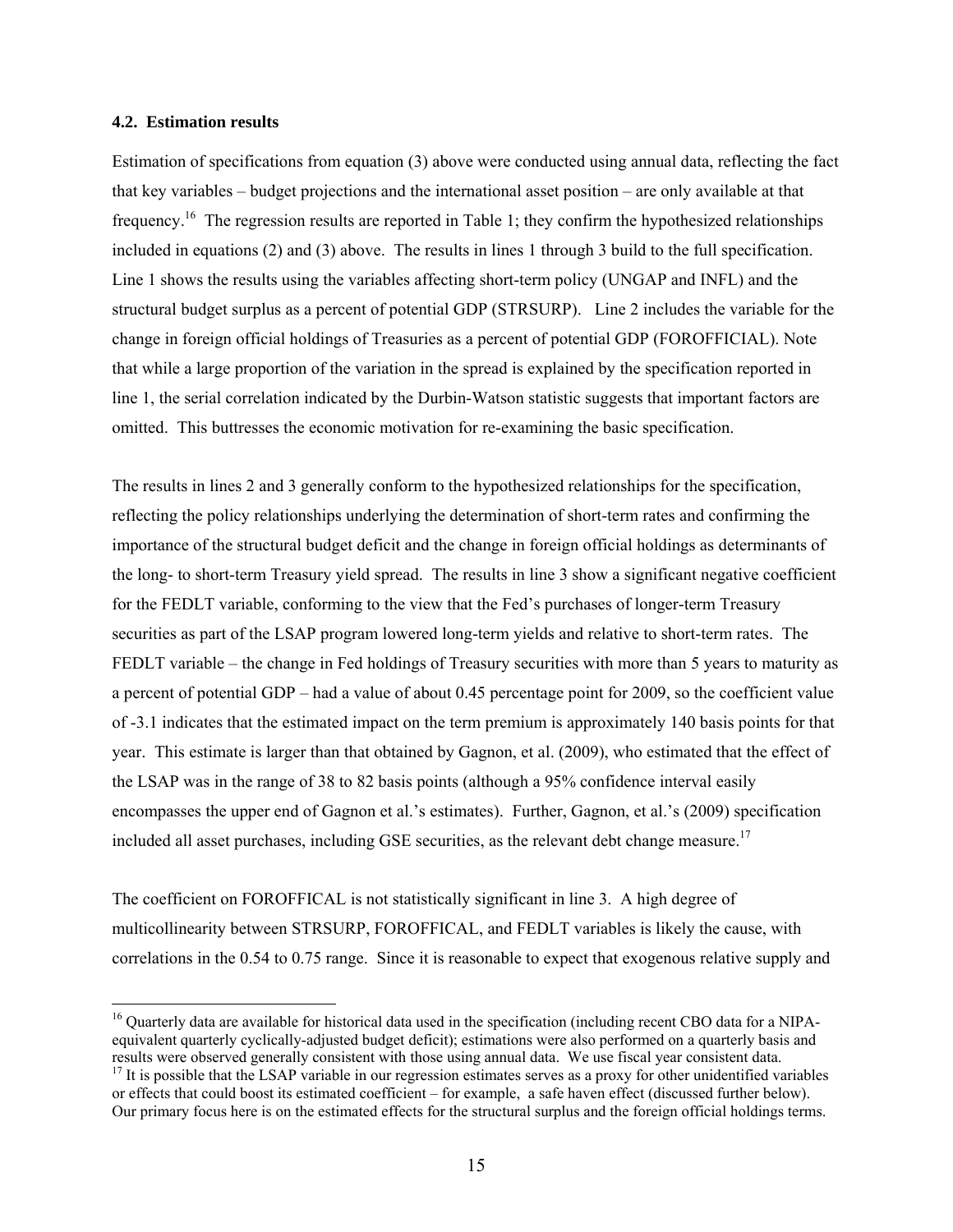demand effects in the Treasury market have identical effects on interest rates, we chose to impose and test the restriction of equal coefficients on STRSURP and FOROFFICIAL. The estimates of the resulting specification are reported in line 4 of Table 1. Our conjecture is borne out by the results; an F test for testing the restriction of equality of the coefficients shows that equality cannot be rejected.

The results in the estimated equation of line 4 generally conform to prior estimates in the literature for the effects of the budget deficit on long-term Treasury yields – and for the effect of the change in foreign official holdings, as well. The estimated effect is 27 basis points on the 10-year yield relative to the shortterm yield for each one percentage point of GDP for the structural budget deficit – a result that lines up relatively closely with the estimates from Gale and Orszag (2002, 2005) at 25 to 35 basis points and Laubach (2009) at 20 to 30 basis points. Also, as observed in Warnock and Warnock (2006) and in Chinn and Frankel (2007), the results confirm the importance of foreign official holdings of Treasuries as a determinant of the long-term Treasury yield (here expressed relative to the short-term yield). Warnock and Warnock, for example, showed estimated effects for the budget deficit (relative to GDP) of 19 to 31 basis points and for foreign official flows (measured relative to GDP) of 24 to 61 basis points; Chinn and Frankel (2007) observe estimates in the range of 52 to 71 basis points (for real and nominal Treasury rates, and for a sample extending to September 2004).<sup>18</sup> The summary regression statistics for the line 4 equation are also generally good, with an adjusted R-squared of 0.673, a Durbin-Watson of 1.96, and a standard error of the regression of about 0.7 percentage point. Throughout the Table 1 results, the declining Akaike information criterion values verify the use of the additional variables in each line and the restriction imposed in line 4. Testing for heteroskedasticity produced test statistics that did not reject the null hypothesis of homoskedasticity for the line 4 equation. Chart 5 shows the actual 10-year to 3 month Treasury spread compared to the fitted values from the full specification in line 4 of Table 1.<sup>19</sup> The results presented here are consistent with short-term rates being determined according to a Taylor rule with budget deficits boosting long-term yields. The results also conform to a view that foreign official flows from abroad kept long-term rates lower than otherwise, contributing to an environment in which financial flows and interest rates exacerbated the housing and financial boom and bust.<sup>20</sup>

<sup>&</sup>lt;sup>18</sup> Because of estimation and specification differences, the coefficient estimates are not all directly comparable, but nonetheless give references for relative magnitudes.

<sup>&</sup>lt;sup>19</sup> Note that no explicit "safe haven" demand for Treasuries is identified in the empirical specification. As more data become available, such a relationship may become clearer for describing Treasury interest rate behavior over recent periods. At this time, using annual data, the relationship would effectively be a one-period observation. Although safe haven effects could keep borrowing costs lower during short-run periods, the intent of this analysis and the projections presented ultimately is not on short-run temporary relationships, but rather on persisting general relationships and pressures underlying relative supply and demand effects – domestic and foreign – for Treasuries. <sup>20</sup> These observations are similar to those of Greenspan (2009) regarding foreign financial flows and of Bernanke

<sup>(2005)</sup> regarding a global saving glut, with the observed relationship here pointing to the (foreign) policy-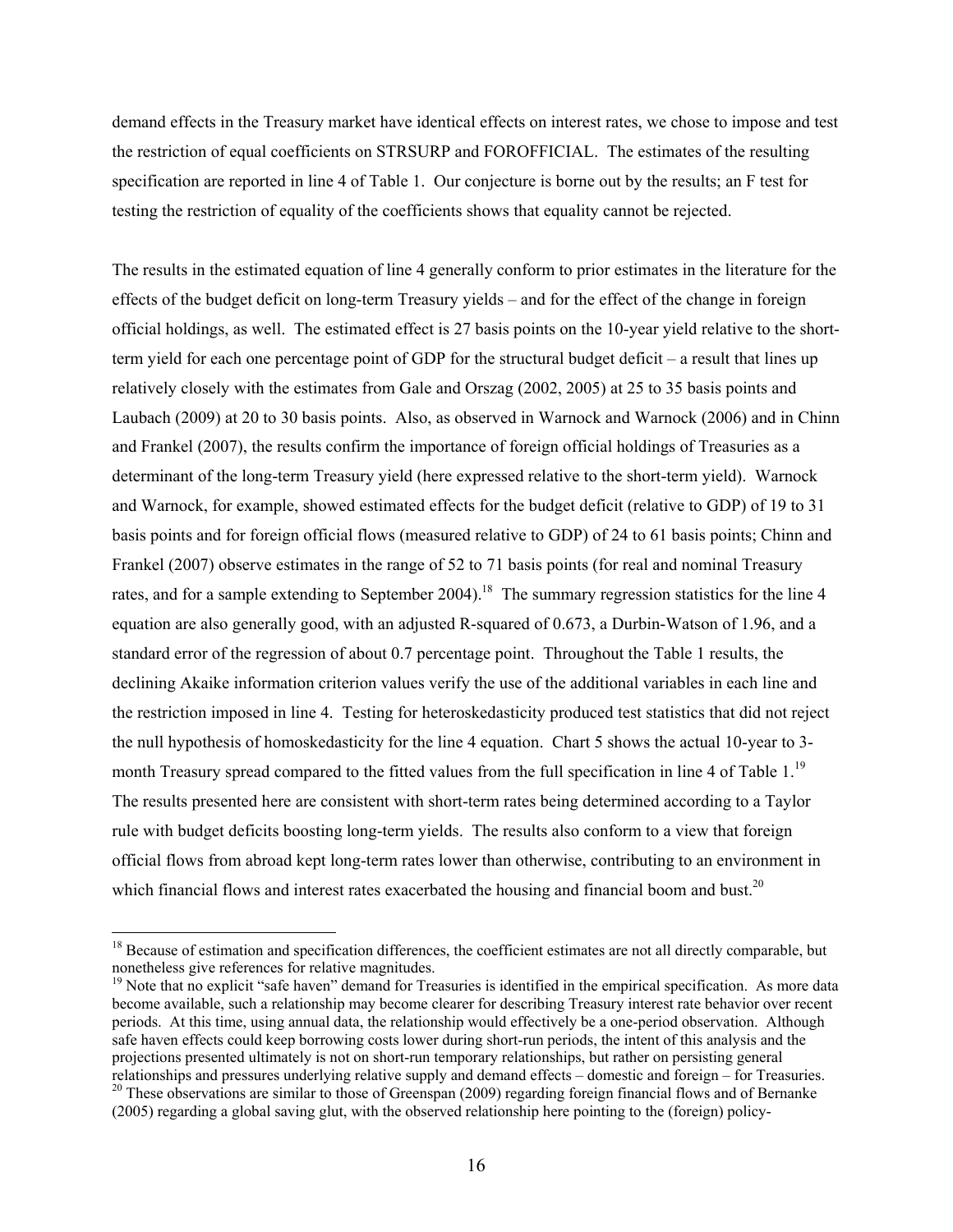### **Table 1**

Ordinary Least Squares, Sample 1979‐2009 Regression Results for the Treasury Interest Rate Term Spread, 10‐Year ‐ 3 Month

|                | C                    | <b>UNGAP</b>         | <b>INFL</b>           | <b>STRSURP</b>        | <b>FOROFFICIAL</b>    | <b>FEDLT</b>          | Adj. R2 | <b>DW</b> | <b>SE</b> | <b>AIC</b> | F.   |
|----------------|----------------------|----------------------|-----------------------|-----------------------|-----------------------|-----------------------|---------|-----------|-----------|------------|------|
| 1              | $1.375**$<br>(0.264) | $0.516**$<br>(0.151) | $-0.314**$<br>(0.071) | $-0.206*$<br>(0.102)  |                       |                       | 0.585   | 1.48      | 0.785     | 2.48       |      |
| $\overline{2}$ | $1.434**$<br>(0.257) | $0.561**$<br>(0.148) | $-0.405**$<br>(0.087) | $-0.292**$<br>(0.111) | $-0.398*$<br>(0.234)  |                       | 0.612   | 1.83      | 0.760     | 2.43       |      |
| 3              | $1.517**$<br>(0.243) | $0.599**$<br>(0.140) | $-0.428**$<br>(0.082) | $-0.270**$<br>(0.104) | $-0.203$<br>(0.236)   | $-3.307**$<br>(1.509) | 0.661   | 1.92      | 0.709     | 2.32       |      |
| 4              | $1.544**$<br>(0.224) | $0.614**$<br>(0.128) | $-0.439**$<br>(0.073) |                       | $-0.271**$<br>(0.102) | $-3.128**$<br>(1.375) | 0.673   | 1.96      | 0.697     | 2.26       | 0.53 |

Standard errors in parentheses; \*\* denotes significant at the 0.05 level; \* denotes significant at the 0.10 level.

DW is Durbin‐Watson statistic; SE is standard error of the regression.

AIC is the Akaike information criterion

F is the test value for the Wald test for the null hypothesis of equality of the coefficients on STRSURP and FOROFFICIAL.







 determined flows via foreign official holdings. Warnock and Warnock (2006) also discuss this observation. Bergsten (2009) stated: "… the crisis occurred at least partly because the rest of the world was *too* willing to finance US current account deficits rather than becoming unwilling to do so."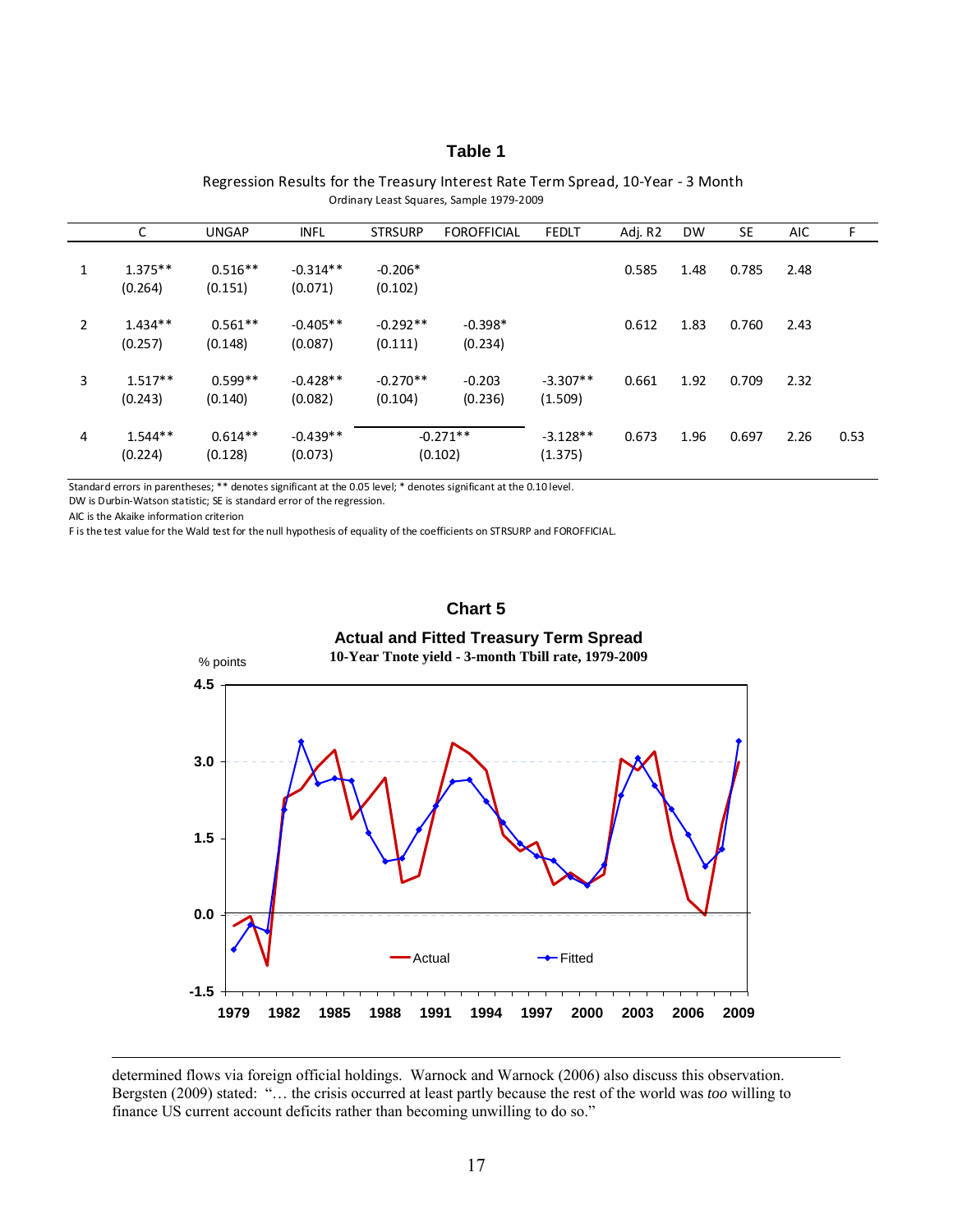#### **5. IS THERE ENOUGH MONEY IN THE WORLD? BASE PROJECTIONS AND IMPLIED INTERNATIONAL PORTFOLIO ADJUSTMENTS**

In this section, we examine the outlook for international debt and net income flows using historical rates of return and assumptions regarding portfolio allocations, in a manner consistent with relationships regarding the trajectory of rates of return and debt as described in Kitchen  $(2007)$ <sup>21</sup>. The exercise does *not* produce a forecast per se, but rather a projection that is consistent with other projections and assumptions. In our base case, we rely upon the CBO's economic and debt projections over the next 10 years. We project foreign holdings and the U.S. international investment position for the period up to 2020, based on historical investment position data available through 2009 (Bureau of Economic Analysis $(2010)$ <sup>22</sup>

#### **5.1. Interest rates and other assumptions in the base case outlook**

 $\overline{a}$ 

In constructing the base case (and to illustrate the implied role for foreign official holdings), the various components and assumptions were derived in a manner to be as consistent as possible with the CBO projections of the President's budget from March 2010. CBO's economic assumptions have the outputunemployment gaps closing to zero over several years and inflation settles at a targeted level (around 2 percent depending on the inflation measure used). In CBO budget projections, the structural budget deficit initially falls from recent highs but then begins to gradually rise relative to GDP through the end of the 10-year projection; by 2020 the structural budget deficit approaches 6 percent of GDP.<sup>23</sup> Those budget assumptions yield the outlook in the CBO projections for the debt held by the public, which under the estimates for the President's budget, rises to 90 percent of GDP. In the base case of this analysis, foreign official holdings of U.S. Treasury securities are determined – based on the empirical estimates above – so as to yield the CBO interest rate assumptions. CBO's projections of long-term Treasury yield projections are similar to those of the Administration and the Blue Chip consensus forecast, so our results are not being driven by any special characteristics of the CBO outlook.<sup>24</sup>

<sup>&</sup>lt;sup>21</sup> Kitchen (2007) provides a description of the model used; it has been maintained and updated to incorporate new data and minor methodological changes. A separate appendix for the framework is available from the authors. <sup>22</sup> Cline (2005, 2009) also addresses the implications of the U.S. fiscal outlook for the U.S. international debt position and international income flows, but without a full explicit accounting for the specific international and domestic sources for financing U.S. Treasury debt and the implications thereof.

 $^{23}$  CBO (2010(d)) published the cyclically-adjusted deficit estimates for historical and initial projection years (through 2014); for subsequent years an estimated cyclical adjustment was determined from a regression for the historical values and the CBO estimated unemployment gap from NAIRU. Also, adjustments were made to the baseline projections to account for the effects of CBO estimates of the President's budget.

<sup>&</sup>lt;sup>24</sup> Note that Cline (2009) observes that "the CBO long-term projection itself does not appear to increase the interest rate in response to the higher deficit … ." Here, the derivation allows foreign official flows to provide the financing that keeps rates at the levels of the CBO assumptions.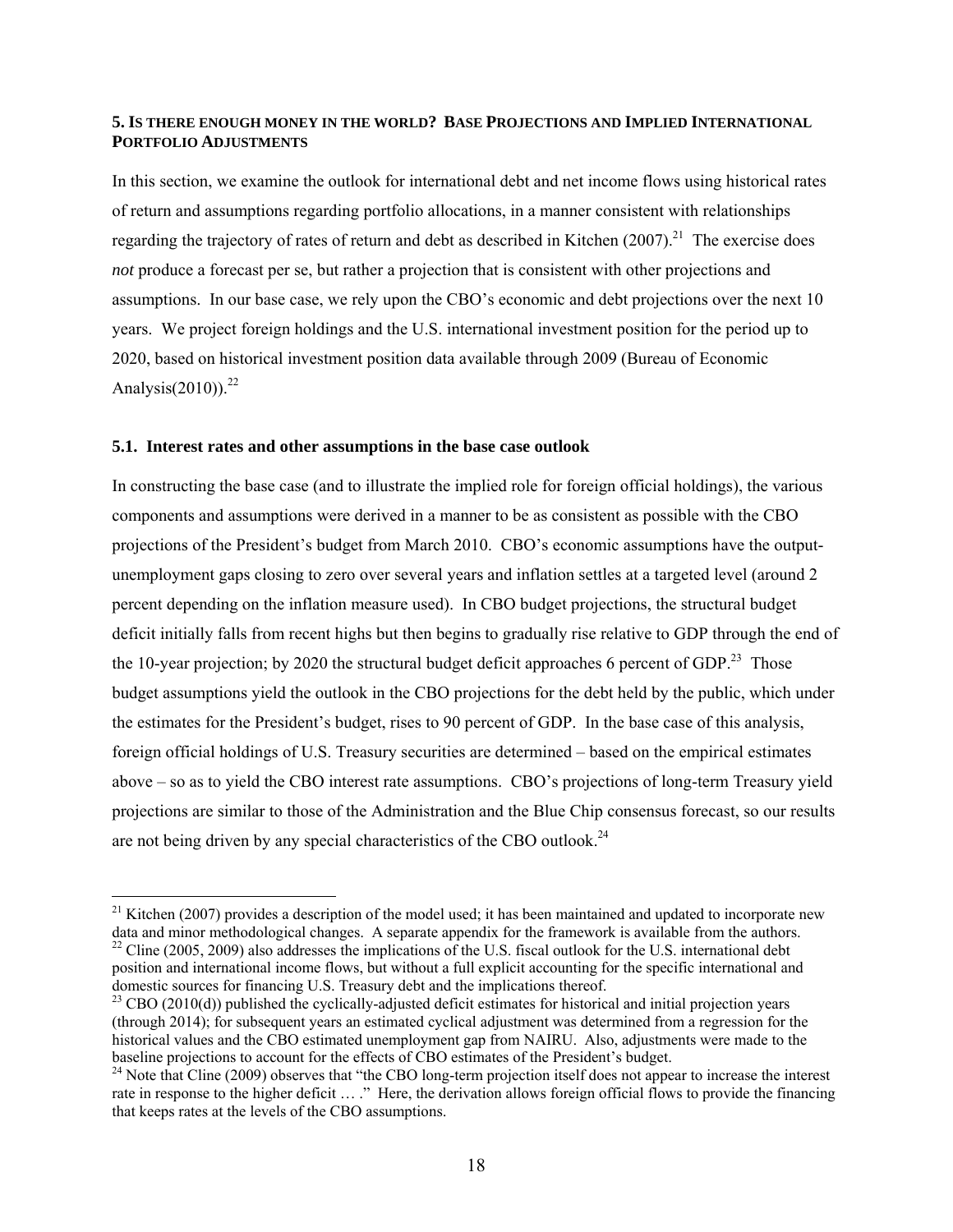Table 2 shows the results for the projections for interest rates for the second half of the decade. Generally, similar results are observed for the Taylor rule-generated short-term rates compared to the public and private projections, with the Blue Chip, Administration, and base case estimates averaging at about 4.1.<sup>25</sup> CBO's short-term rate is on the high side at 4.8 percent. Using the estimated relationships from the equation of line 3 in Table 1 and the base case budget assumptions for the structural budget deficit, the estimated term spread in the final line of Table 2 is produced by assuming the needed increase in foreign official holdings to approximately replicate the 10-year yield levels of the CBO and other projections.<sup>26</sup> The increase in foreign official holdings required to produce the base case interest rates (given the rising structural budget deficit) is addressed further in the following discussion.

#### **5.2. Portfolio allocations – historical data and base projections**

 $\overline{a}$ 

Table 3 shows the international portfolio allocations for U.S.-owned assets abroad and foreign-owned assets in the United States for selected years for a historical period and our assumptions for the base

|                                  |                  | Percent, annual |                   |            |                  |                   |
|----------------------------------|------------------|-----------------|-------------------|------------|------------------|-------------------|
|                                  | 2015             | 2016            | 2017              | 2018       | 2019             | 2020              |
| CBO, Jan 2010                    |                  |                 |                   |            |                  |                   |
| 3-Month Treasury Bill            | 3.9              | 4.2             | 4.7               | 4.8        | 4.8              | 4.8               |
| 10-Year Treasury Yield           | 5.2              | 5.4             | 5.6               | 5.6        | 5.6              | 5.6               |
| Spread                           | 1.3              | 1.2             | 0.9               | 0.8        | 0.8              | 0.8               |
| Administration, Feb 2010         |                  |                 |                   |            |                  |                   |
| 3-Month Treasury Bill            | 4.1              | 4.1             | 4.1               | 4.1        | 4.1              | 4.1               |
| 10-Year Treasury Yield           | 5.3              | 5.3             | $\frac{5.3}{1.2}$ | 5.3        | 5.3              | $\frac{5.3}{1.2}$ |
| Spread                           | $\overline{1.2}$ | 1.2             |                   | 1.2        | $\overline{1.2}$ |                   |
| Blue Chip, March 2010            |                  | 2012-2016       |                   |            | 2017-2021        |                   |
| 3-Month Treasury Bill            |                  | 3.9             |                   |            | 4.2              |                   |
| 10-Year Treasury Yield           |                  | 5.4             |                   |            | 5.5              |                   |
| Spread                           |                  | 1.5             |                   |            | 1.3              |                   |
| <b>Base Case Estimate/Fitted</b> |                  |                 |                   |            |                  |                   |
| 3-Month Treasury Bill (Taylor)   | 3.7              | 3.9             | 4.1               | 4.1        | 4.1              | 4.1               |
| 10-Year Treasury Yield           | 5.4              | 5.5             | 5.6               | <u>5.6</u> | 5.6              | 5.6               |
| Spread                           | 1.6              | 1.6             | 1.5               | 1.5        | 1.5              | 1.5               |

## **Projections for Key Treasury Security Interest Rates Table 2**

 $25$  The Taylor rule specification employed is based on the form identified in Taylor (1993), with a coefficients on the unemployment gap of 1.0 (twice as large as the 0.5 for the output gap via Okun's law) and a coefficient on the inflation gap of 0.5; we use an equilibrium short-term real rate of 2.1 percent and a target CPI inflation rate of 2 percent.

<sup>&</sup>lt;sup>26</sup> The CBO's assumed term spread appears abnormally low at less than one percentage point, yet the overall level of the CBO's 10-year yield is similar to others' because of the high short-term rate.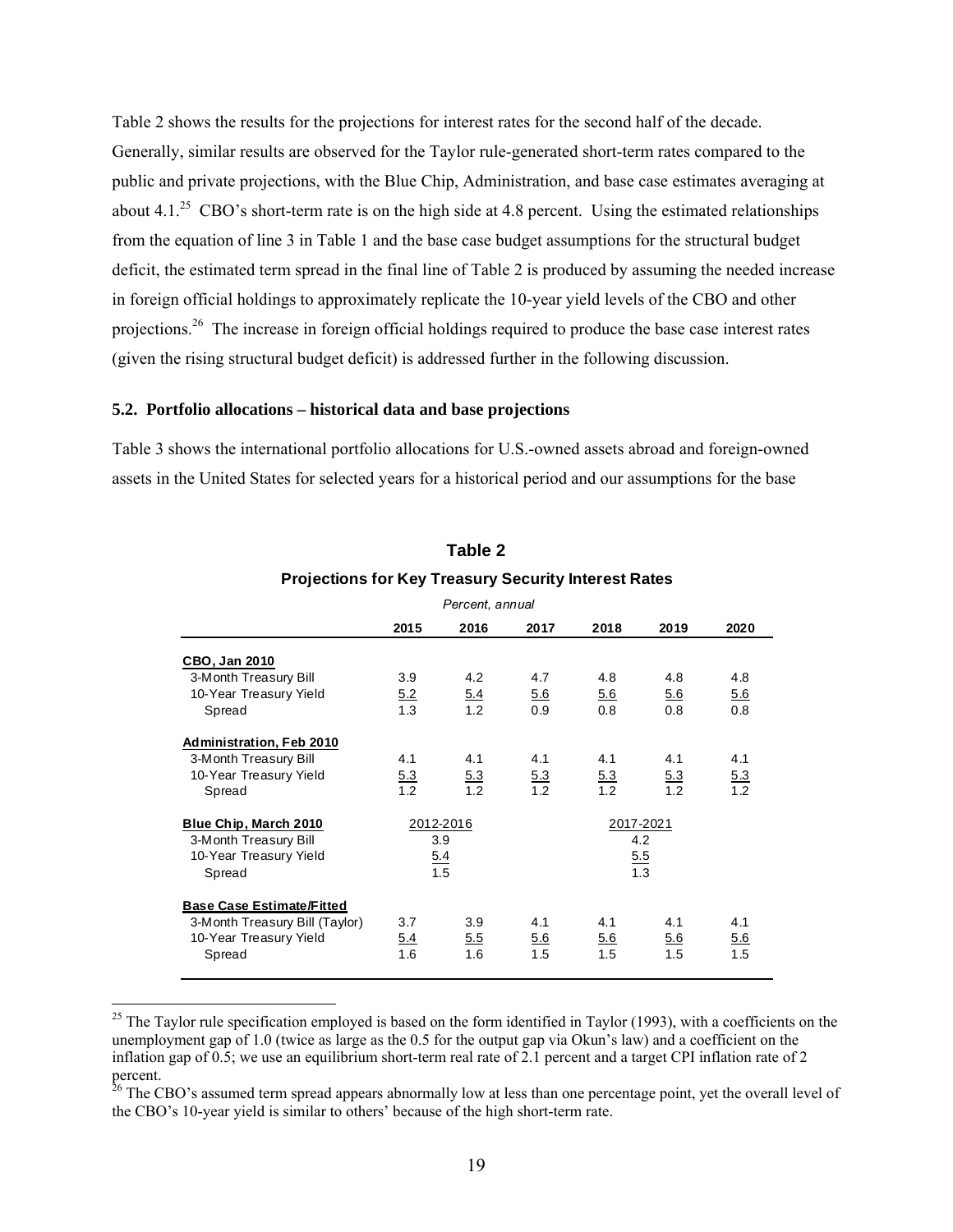projection. The portfolio shares used in the projections should be viewed as being representative of the changes that would have to occur in order to conform to the changes in foreign official holdings assumed or required to occur by case. A fully-specified portfolio allocation model for international assets could potentially be a useful enrichment of the analysis provided here, but is beyond the scope of the present analysis and is an area for further research.<sup>27</sup> In particular, a better understanding of the potential relative asset effects for "crowding out" in the international portfolio could be gained.<sup>28</sup>

Of particular importance in the projections is the path of foreign holdings of U.S. Treasuries relative to GDP that is required to be consistent with the interest rate projections of the base case economics – and the resulting portfolio shares of U.S. treasuries for foreign holdings of U.S. assets. The derived large increase in the portfolio share for foreign official holdings of Treasuries – rising from 25 percent to 45 percent – reveals the extent to which the projections for long-term Treasury interest rates remaining at around 5½ percent (as in private and public projections) in the face of a rising Federal structural budget deficit depend on an increase in foreign holdings.<sup>29</sup>

The portfolio shares of the base projection also show the phenomenon of "crowding out" occurring in the portfolio allocations for international financial assets. Historically, the concept of crowding out associated with budget deficits referred to the prospect of domestic investment being crowded out because of higher interest rates. However, beginning with the large budget deficits of the mid-1980s, net exports were more likely to be crowded out. Hence, the United States was able to continue to maintain private domestic investment and even continued positive net international investment income flows, even as the U.S. net international debt increased. In the base case presented here, however, the implied portfolio shares reveal the pressures that will occur with the persistent need to fund U.S. budget deficits – increasing shares of assets held in U.S. Treasury securities, and decreasing shares held in direct foreign investment, corporate stocks and bonds, and in other assets. Reduced foreign flows and holdings in private assets reveal the potential manifestation of crowding out in the foreign asset portfolio.

<sup>&</sup>lt;sup>27</sup> See, for example, Black and Litterman (1992) and He and Litterman (1999).<br><sup>28</sup> Mann (2009, p. 48) discusses the challenges regarding understanding the determination of the portfolio allocations for foreign held assets: "All told, from the standpoint of sustainability research relevant for projections, this body of analysis points out the challenges of projecting both the level and any change in the desire of foreigners to continue to buy US assets and the type of assets."

<sup>&</sup>lt;sup>29</sup> Note that the required increase in foreign holdings of Treasuries is directly dependent on the magnitude of the coefficient on foreign holdings as estimated and reported in Table 1. If we were to use a larger estimated effect (such as observed by Chinn and Frankel (2007) or at the upper end of the Warnock and Warnock (2006), the required increase in foreign holdings for the base case would be accordingly smaller, and on a roughly proportional basis. For example, an estimated coefficient at around -0.55 instead of the constrained -0.271 we used would require an increase in foreign holdings only about half as large as we have in the base case.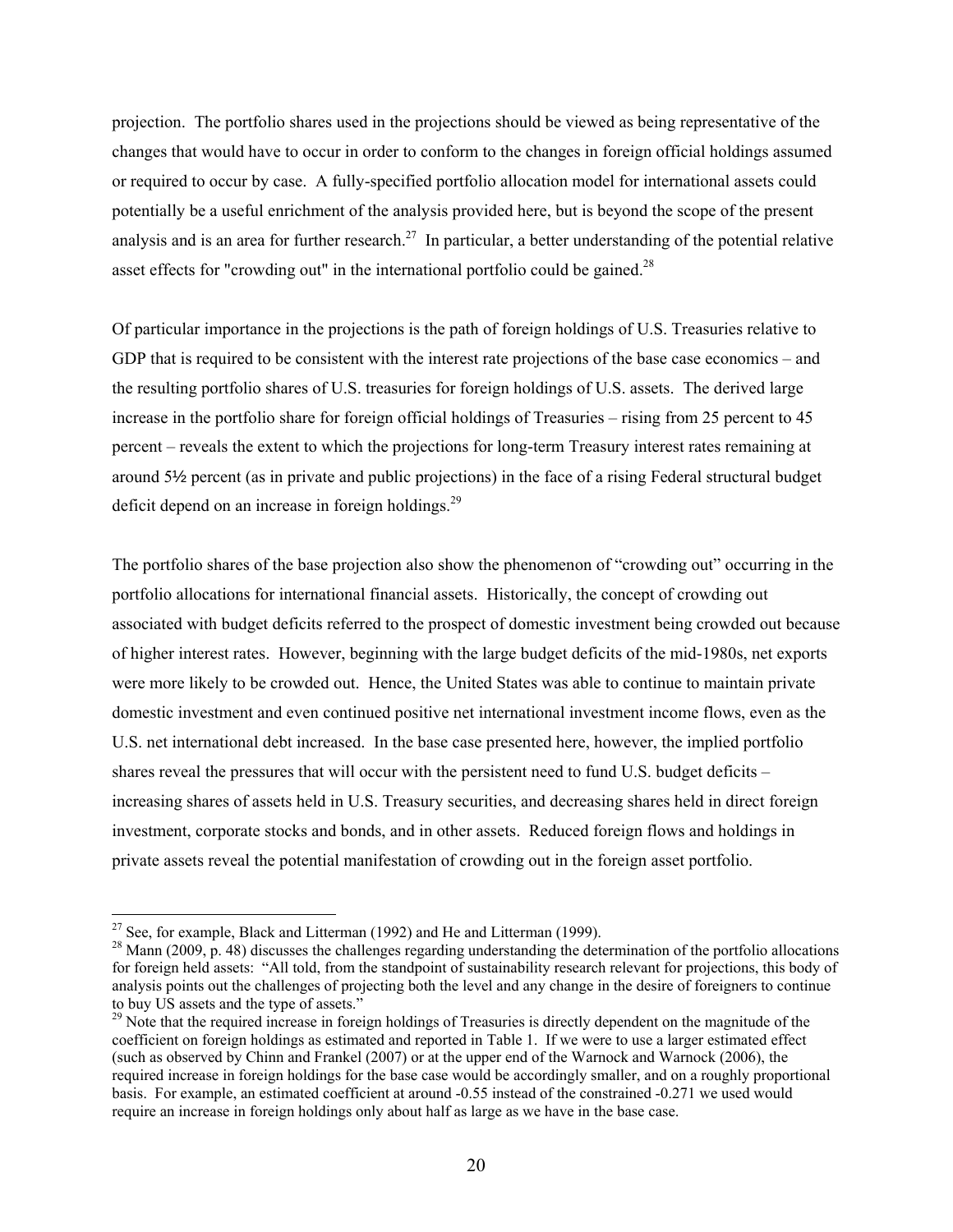| Table 3                                                 |
|---------------------------------------------------------|
| International Investment Asset Shares, Percent of Total |

|                                 |      |                  |      | <b>Projections/Assumptions</b> |      |      |      |
|---------------------------------|------|------------------|------|--------------------------------|------|------|------|
|                                 | 2001 | 2005             | 2009 | 2010                           | 2011 | 2016 | 2020 |
| <b>US Owned Assets Abroad:</b>  |      |                  |      |                                |      |      |      |
| Direct Investment               | 26.8 | 24.6             | 27.2 | 26.2                           | 25.2 | 23.7 | 23.1 |
| <b>Foreign Securities</b>       | 34.4 | 40.2             | 36.8 | 38.2                           | 38.9 | 40.1 | 40.1 |
| <b>Bonds</b>                    | 8.8  | 9.4              | 10.0 | 10.4                           | 10.2 | 10.3 | 10.3 |
| <b>Corporate Stocks</b>         | 25.6 | 30.8             | 26.8 | 27.9                           | 28.8 | 29.8 | 29.8 |
| US claims, Nonbanks             | 13.3 | 9.5              | 5.3  | 5.6                            | 5.8  | 6.5  | 6.7  |
| US claims, Banks                | 22.0 | 23.3             | 27.3 | 27.2                           | 27.1 | 26.9 | 26.9 |
| Official                        | 2.1  | 1.7              | 2.7  | 2.2                            | 2.5  | 2.5  | 2.9  |
| Other US Govt                   | 1.4  | 0.7              | 0.6  | 0.5                            | 0.4  | 0.4  | 0.4  |
|                                 |      |                  |      |                                |      |      |      |
| Foreign Owned Assets in the US: |      |                  |      |                                |      |      |      |
| Direct Investment               | 18.6 | 14.9             | 15.1 | 14.9                           | 14.7 | 13.5 | 12.9 |
| <b>US Treasury Securities</b>   | 4.6  | 5.0              | 4.7  | 4.8                            | 5.0  | 5.2  | 5.2  |
| US Securities other than Treas  | 34.5 | 34.1             | 29.8 | 29.5                           | 29.2 | 20.6 | 17.8 |
| Corporate and other bonds       | 16.4 | 17.6             | 16.0 | 15.9                           | 15.7 | 11.4 | 10.0 |
| Corporate stocks                | 18.1 | 16.5             | 13.8 | 13.6                           | 13.5 | 9.2  | 7.8  |
| US currency                     | 2.8  | $\overline{2.2}$ | 1.8  | 1.8                            | 1.7  | 1.6  | 1.4  |
| US liabilities, nonbanks        | 9.8  | 5.2              | 3.8  | 3.8                            | 3.7  | 3.3  | 3.1  |
| US liabilities, banks           | 16.2 | 20.4             | 20.3 | 20.1                           | 19.9 | 15.6 | 14.2 |
| Official                        | 13.6 | 18.1             | 24.7 | 25.2                           | 25.9 | 40.2 | 45.4 |

Source: Historical data, Bureau of Economic Analysis; authors' projections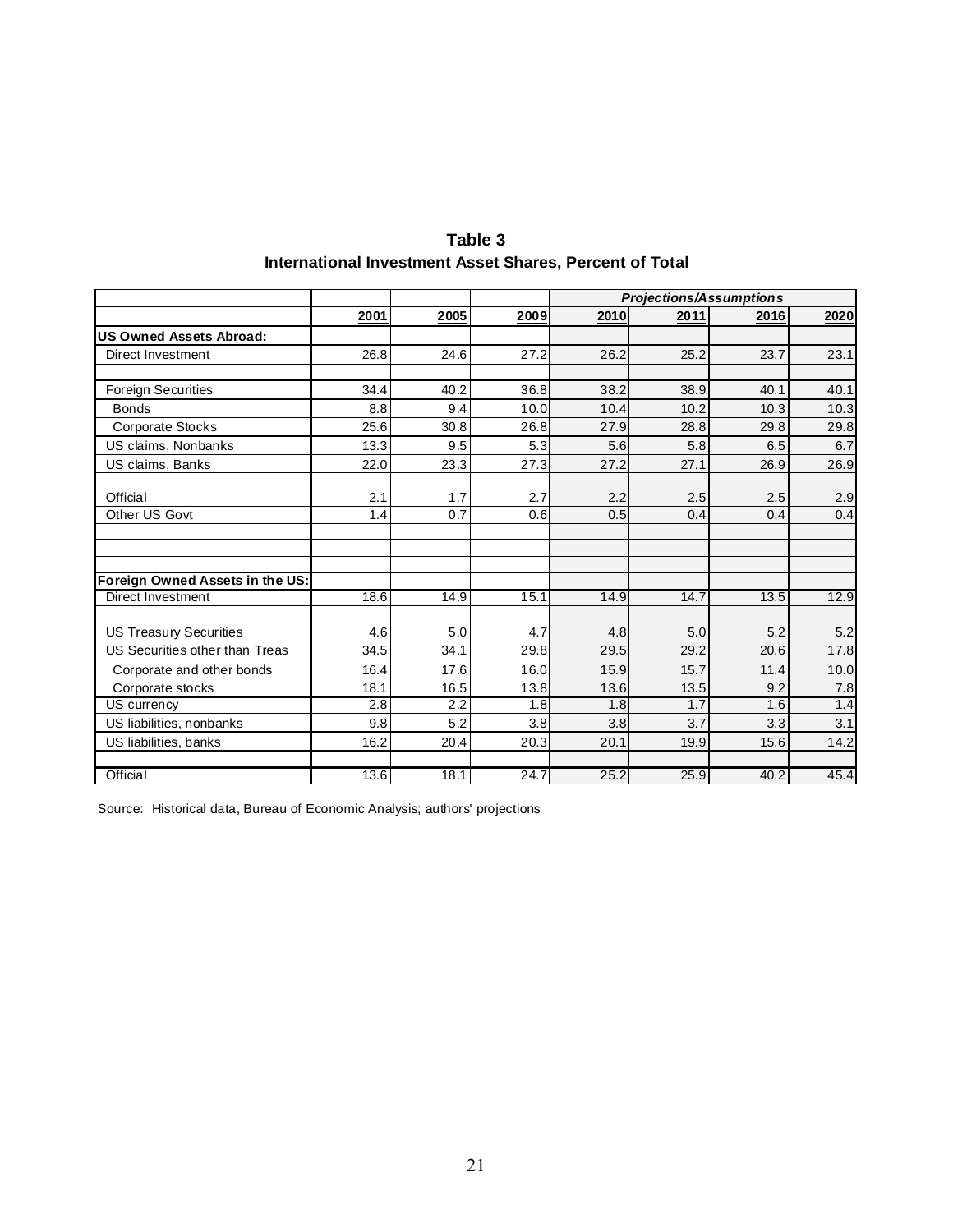#### **5.3. The international debt and income outlook under the base case – and other issues**

The overall U.S. net international debt position and the associated net international income flows derived under the base case are shown in Charts 6 and 7. Under the base case, U.S. net international debt as a share of GDP nearly doubles over the 10-year projection period, increasing from about 20 percent of GDP to 38 percent. Net international income flows turn negative and steadily decline, from roughly +1 percent of GDP in recent years to about -1.9 percent of GDP by the end of the ten-year projection. That negative net international income flow represents a wedge between GDP and national income. Note that, even with the assumption in the base case of a gradually improving U.S. net trade position over the projection, the current account deficit would gradually widen, reflecting the increasingly negative net international income flows.

The increased foreign holdings of Treasury securities under the base case result in a substantial increase in interest payments to foreigners on Treasury debt as part of the net international income flow (see Charts 8 and 9). Chart 9 shows that interest payments for Treasuries relative to GDP account for the bulk of the change in net international flows over the ten-year projection (shown in Chart 6), accounting for an increase of roughly 3 percent of GDP. Charts 8 and 9 also highlight the interesting result that, initially, the payments to foreign holders of Treasuries are relatively low for several years – despite rising foreign holdings – as interest rates on Treasuries are projected to be abnormally low during the recession and early recovery period. However, as interest rates rise to higher levels, interest payments to foreign holders of Treasuries rise sharply, in absolute terms, and relative to GDP.<sup>30</sup> Chart 8 also shows that the increase in foreign holdings of Treasuries under the base case over the 2010-2020 projection – that is, the increase required to keep Treasury bond yields from rising higher than shown in the base economic assumptions (given the structural budget deficit projection) – amounts to the bulk of the \$11 trillion increase in the base-case projection for publicly-held Treasury debt.<sup>31</sup>

<sup>&</sup>lt;sup>30</sup> These increases essentially show the combined effect from having the growing share of Treasuries in the foreignheld asset portfolio (the share rising from 25 percent to 45 percent) and the increasing effective rate of return on those assets from just over 2 percent to around 5 percent.

<sup>&</sup>lt;sup>31</sup> This result reflects the estimated relationships for the term spread and the equality of the estimated coefficients for the budget deficit effect and the foreign official holdings effect reported in Table 1 and used in the analysis.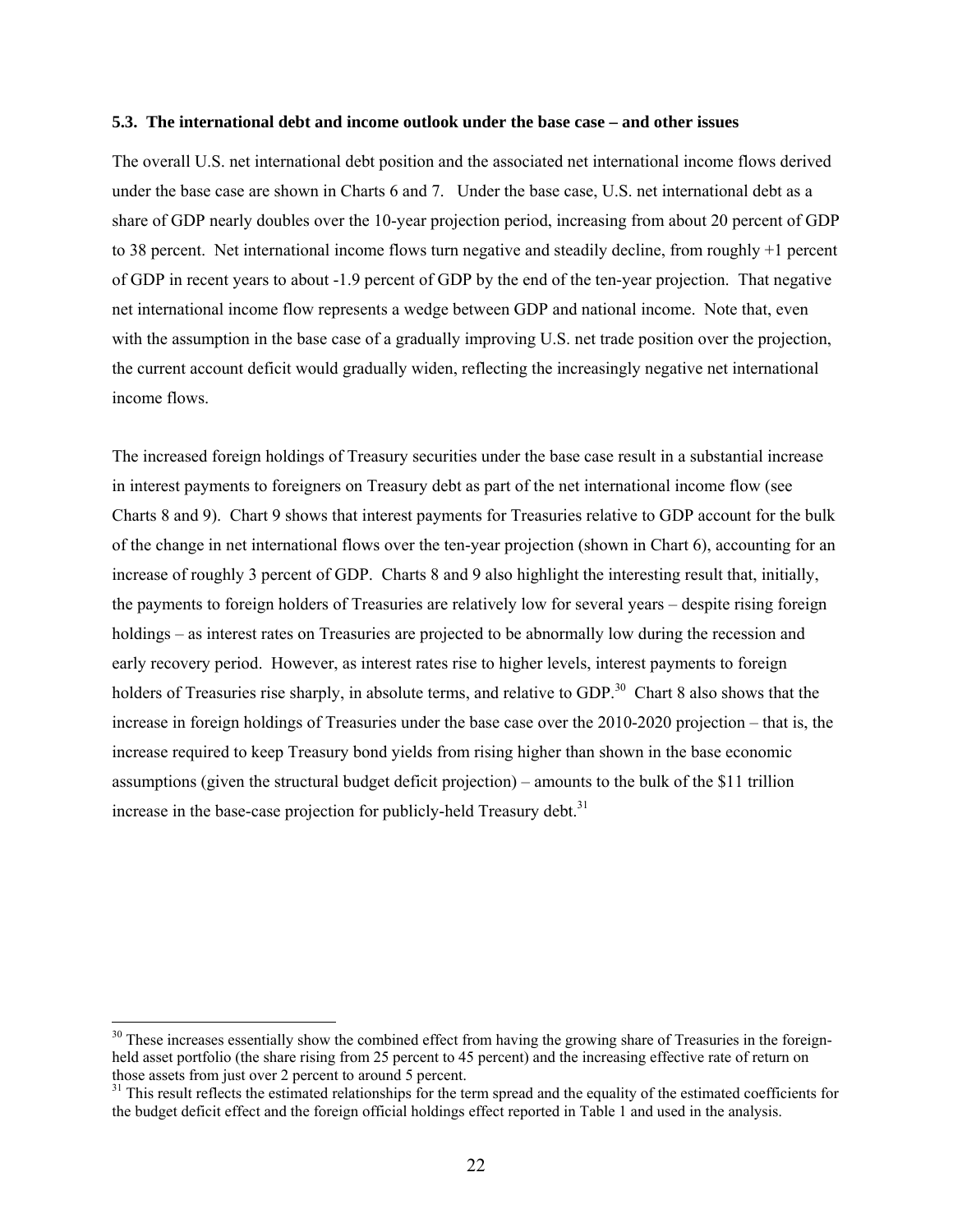

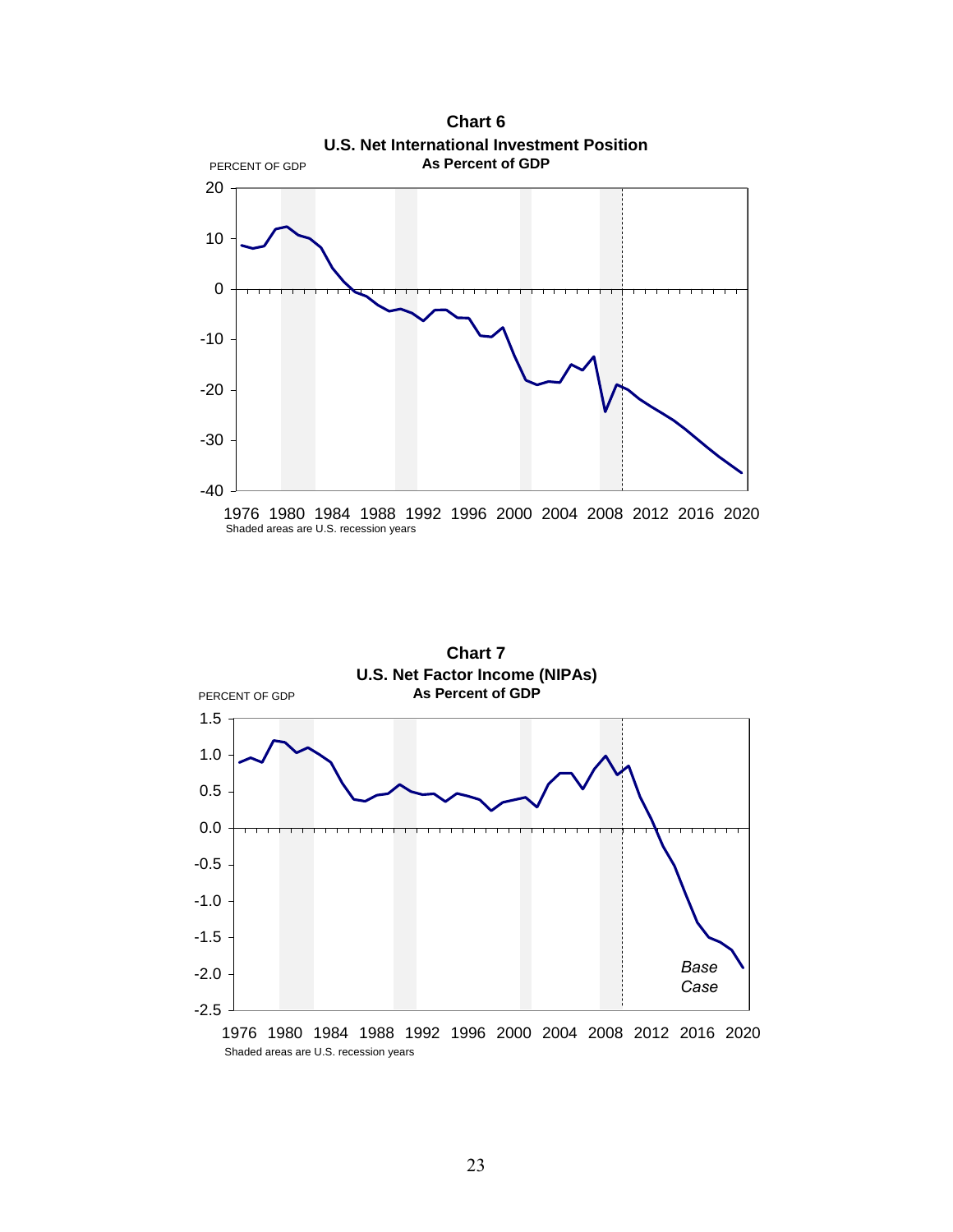

**Foreign Holdings of US Treasuries and U.S. Payments to Chart 8**

**Foreign Holdings of US Treasury Debt and US Government Payments to Foreigners for Treasuries (% of US GDP) Chart 9**

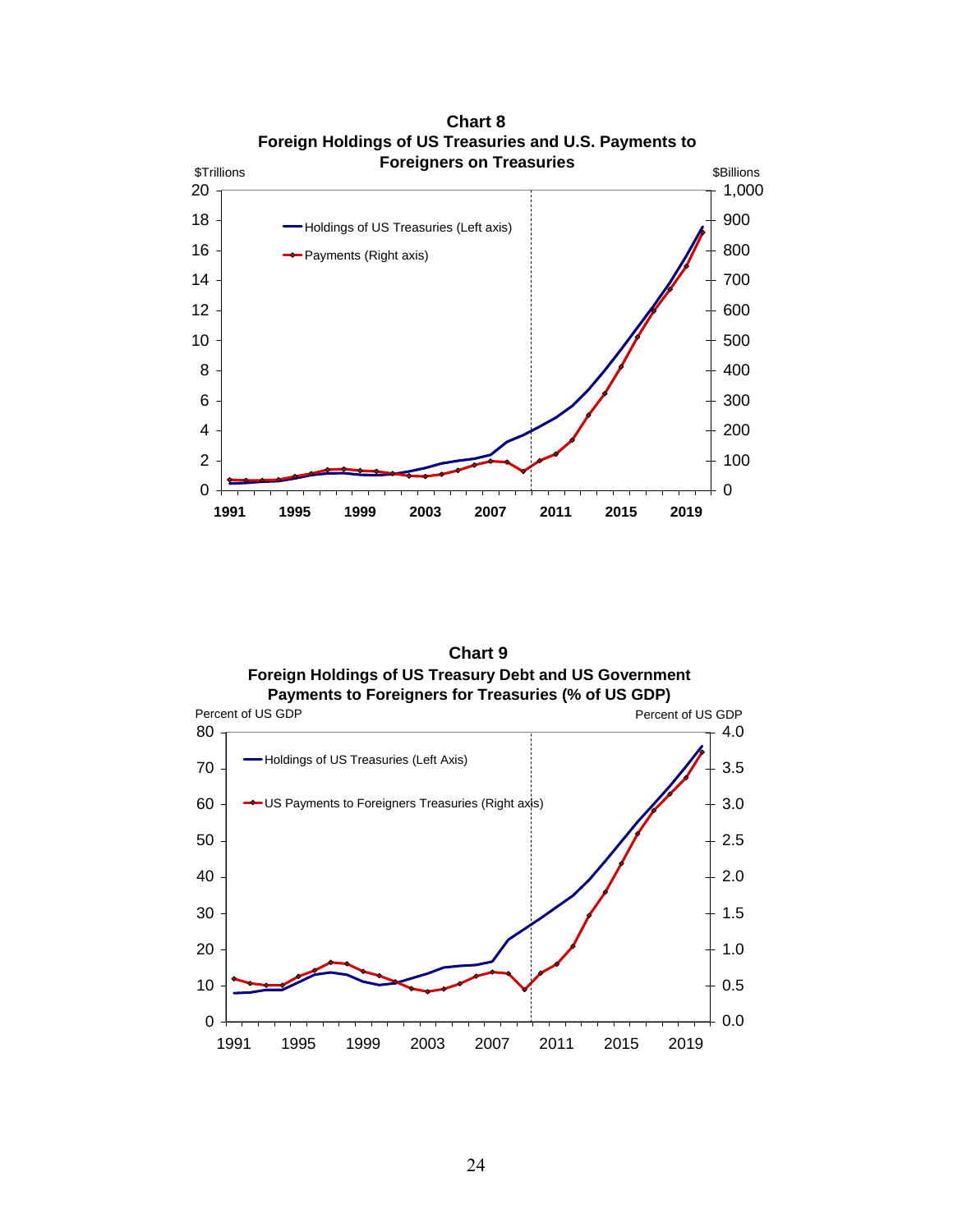#### **5.4. Further and fundamental challenges of the base case**

As discussed above, the base case projection generally follows private and public economic forecasts, and in particular regarding nominal GDP growth, interest rates and the U.S. net export outlook. As such, the projection includes: U.S. GDP growth rebounding out of the recession and then subsequently returning to potential; an improvement in the U.S. trade balance (with an associated gradual decline in the value of the dollar over time); and relatively benign longer-term interest rate levels.<sup>32</sup> Those results are assumed to occur with and despite rising structural budget deficits.<sup>33</sup>

**5.4.1. Foreign official holdings and currency values?** One challenge concerns the relationships involved with foreign official holdings, currency values, and the net export outlook. From the perspective of the balance of payments, and the recognition of the role of increasing foreign official assets in keeping exchange values of currencies low, a fundamental question emerges regarding whether such a large increase in foreign official assets – required to keep U.S. long-term interest rates relatively low – could also be associated with the improving net export deficit assumed by public and private forecasters and used in the base case. The projections of the base case were derived implicitly and explicitly accounting for the effects on international flows and stocks accompanying the assumptions. Hence, the required matching of trade and financial flows occurs. But this is fundamentally different from what has occurred historically, with foreign official holdings accommodating currency valuations – and also in a manner that mirrored the U.S. net export deficit (see Chart 10). Hence, the question exists whether the joint set of assumptions properly accounts for the trade-offs for foreign official holdings, managed currency valuations, and trade. High foreign official holdings of Treasuries could keep Treasury yields low, but also could tend to be associated with relatively higher demand for the dollar and keeping the exchange value of foreign currencies low relative to the dollar. That, in turn, could tend to promote continued U.S. trade imbalances – a result contrary to the underlying assumptions of the base case.

**5.4.2. Negative impacts on GDP from international portfolio crowding out?** A second challenge regards whether the real GDP growth assumptions fully account for the adverse impacts on investment associated with the distorted financial flows and portfolio allocations of the base case. With the extent of crowding out of private flows to private allocations in the international accounts in order to accommodate holdings of Treasury securities (see Table 3) – potential crowding out of investments in corporate equity

 $32$  That is, benign on a historical comparison basis for the economy in a sustained expansion with relatively low inflation.

<sup>&</sup>lt;sup>33</sup> Note that CBO (2010(c)) – in its description of the potential economic effects from the President's budget – considered some aspects of the open vs. closed economy relationships and the role of international flows. Much of that focus was on the behavior of private flows – a different perspective than the role of foreign official holdings.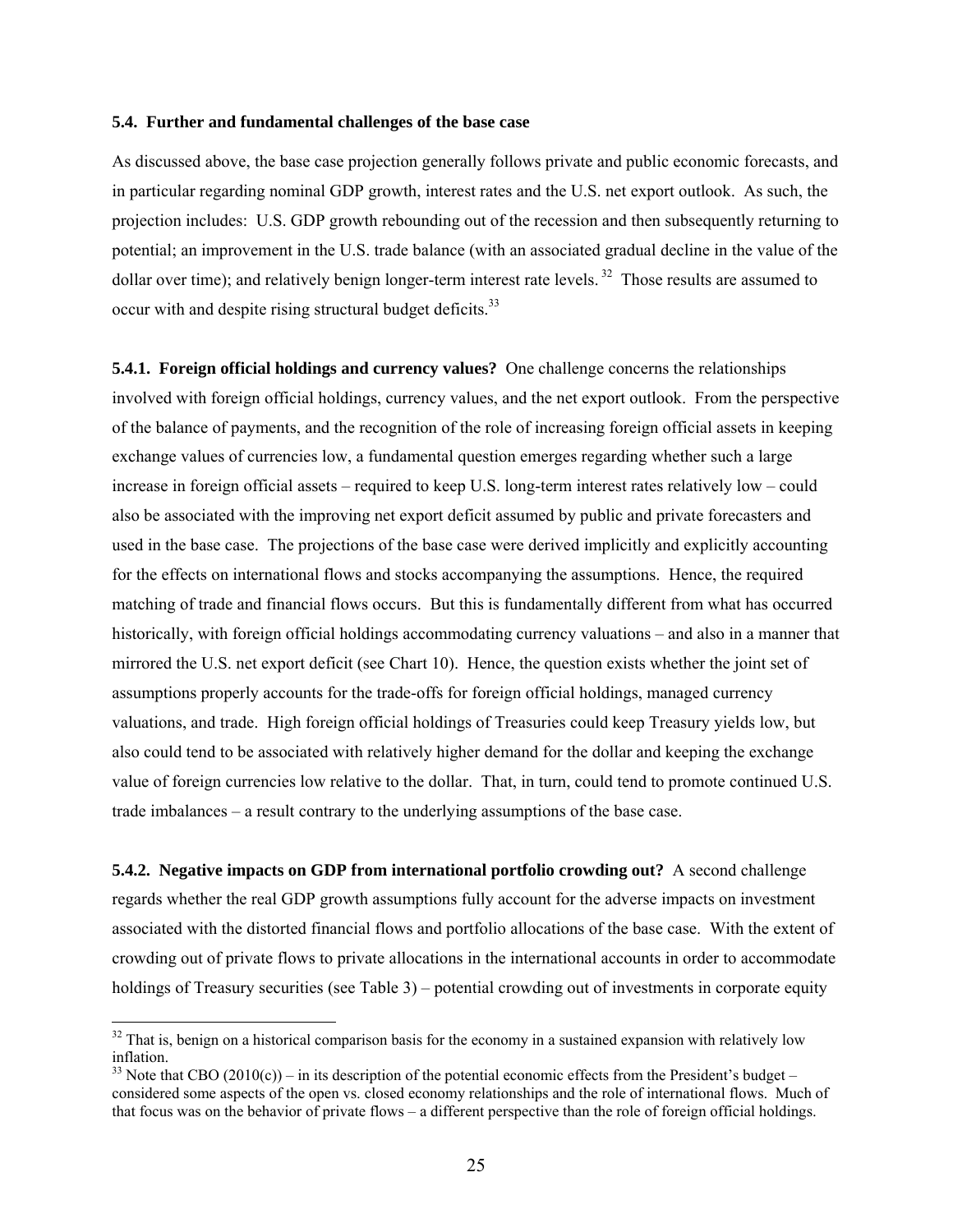and bonds, banking assets, and even foreign direct investment – does the real GDP growth and underlying investment assumed in the base case fully account for that?<sup>34</sup> One way to avoid such crowding out would be for an overall higher flow of international financing – for trade and current account deficits to widen (as in the first challenge above) – but such an outcome is inconsistent with the assumptions of the base case, and would further perpetuate international imbalances that most observers view as unsustainable.

**5.4.3. Is there enough money in the world … in the "global portfolio?"** A third challenge is whether the increase in foreign holdings of such magnitude as in the base case is plausible or even possible. That is, reflecting the Meltzer quote earlier in the paper: "Is there enough money in the world?" Chart 11 shows the implied effect from the base case on foreign official holdings of U.S. Treasury securities as a percent of world GDP (in U.S. dollars). The large increase in foreign official holdings implied by the base case would require those holdings to rise to about 19 percent of rest-of-world (ROW) GDP, up from less than 5 percent for most years of history. Bertaut, Kamin and Thomas (2009) and Mann (2009) examine the issue of the U.S. asset share of the total world asset portfolio and the extent to which foreign investment in U.S. assets can increase under continued U.S. current account deficits and growth in the U.S. net international debt. Mann observed a "financial leverage" for the "global investor portfolio" of 1.6 times (160 percent) ROW GDP. The implied change in foreign official holdings from about 7 percent of world GDP in 2009 to more than 18 percent of ROW GDP by 2020 could at first glance therefore represent a potentially manageable shift compared to the total (non-U.S.) world portfolio. Mann showed that the share of U.S. assets held by foreigners in the world portfolio was about 14 percent in 2006, and that even with a doubling or tripling of that share (associated with projected U.S. current account imbalances), "these percentages would appear to imply US assets in the global investor's portfolio about equal to the market cap weights." Although questions would remain about the implementation and allocations associated with increased foreign official holdings – including issues associated with private versus official portfolio allocations and competition for funds amongst various international borrowers in a time of higher debt – the relationships suggest at face value that "there would be enough money in the world" to meet the financing requirements for U.S. Treasuries over the intermediate horizon (through 2020) and under the assumptions considered in this analysis. Uncertainty remains, however, under such a projection whether world portfolio allocations would, in fact, adjust sufficiently to accommodate higher shares of U.S. assets. Further, such an expansion has limits that ultimately could not be sustained indefinitely over the long run and beyond the intermediate horizon considered here.<sup>35</sup>

 $34$  Auerbach and Gale (2009) discuss concerns about negative effects on GDP growth and lower potential output.

<sup>&</sup>lt;sup>35</sup> Similarly, Mann concluded that, in contrast to the implications from the average portfolio percentages, it "looks unreasonable" for the required marginal contributions per dollar of new investment that would have to occur for holdings of U.S. assets under those increased world portfolio shares.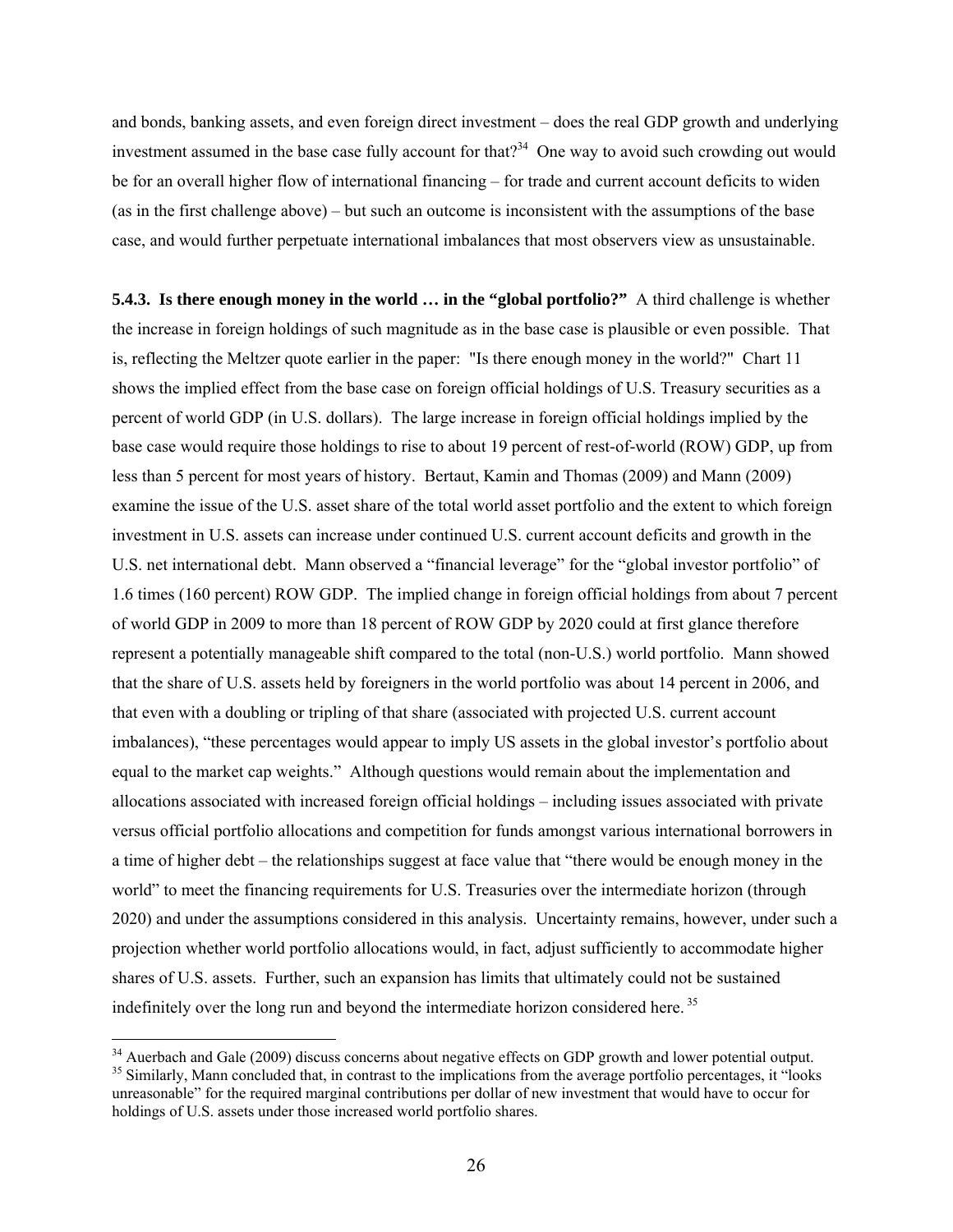





27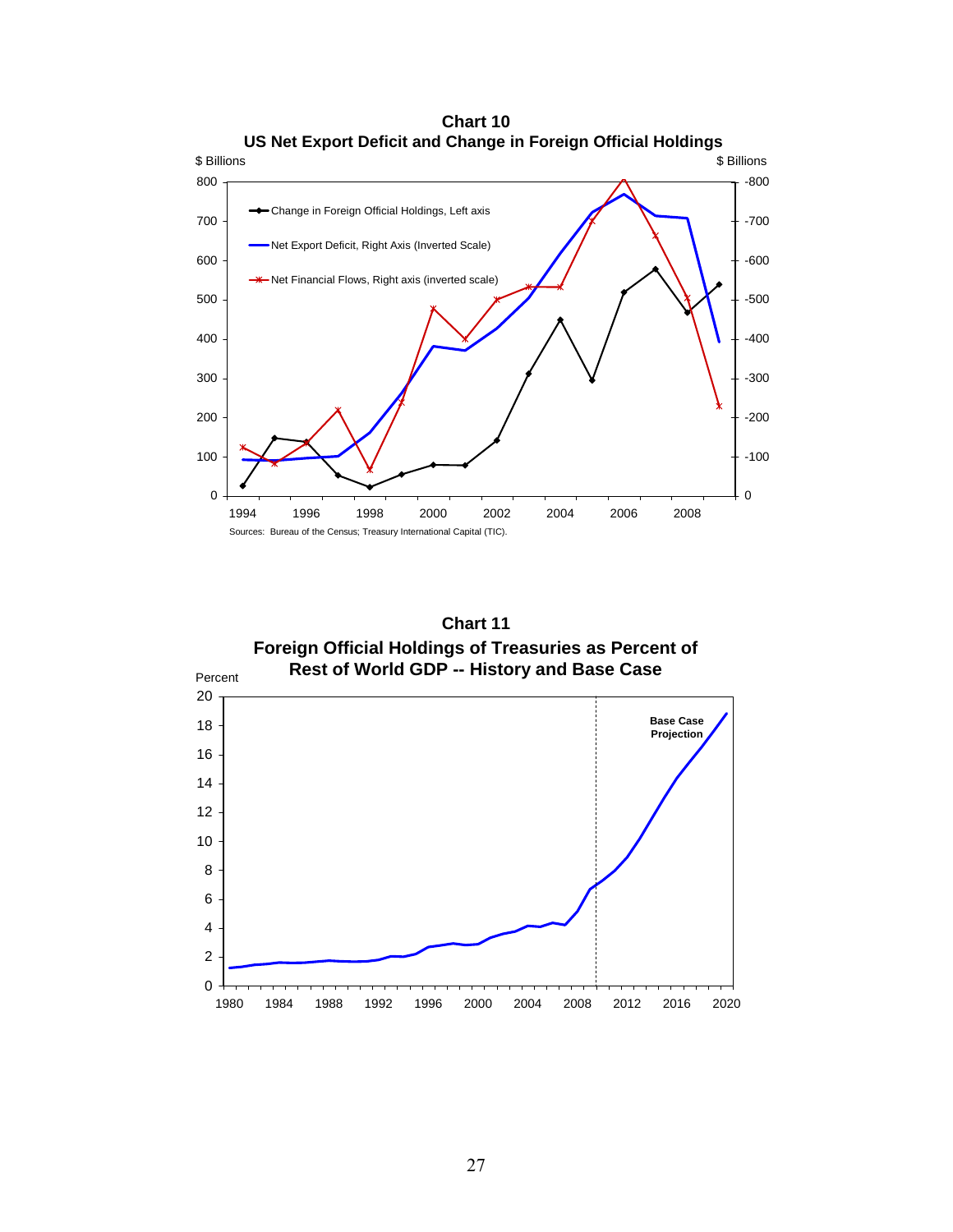#### **6. ALTERNATIVE CASES**

 $\overline{a}$ 

Although many different alternatives to the base case could be examined, two additional scenarios are presented to illustrate how the projections would be affected by alternative outlooks for (1) foreign official holdings and (2) sustained higher growth of Federal Reserve holdings (i.e., the domestic monetary base). Table 4 presents information on key assumptions and relationships in the scenarios.<sup>36</sup>

## **6.1. Alternative 1: Foreign official holdings at maintained percent of U.S. GDP – higher U.S. interest rates …**

If foreign official holdings were not to increase relative to the size of the U.S. economy over the projection period, and were only to grow with the growth in the U.S. economy, long-term Treasury security interest rates would be higher than under the base case. Under such a scenario, foreign official holdings, while fixed as a percent of U.S. GDP, would have a substantially lower portfolio share of total foreign assets – about 14 percent by 2020 compared to the base case of about 45 percent.

Using the estimated relationships from Section 4.1, point estimates show the 10-year Treasury yield would rise relative to the 5.2 percent to 5.6 percent of the base case for 2015-2020 to about 6.7 percent in 2015 and to 7.1 percent by 2020. $37$  These estimates reflect the role of the rising structural budget deficit of the base case without the offset from foreign official flows – as well as the endogenous feedback to the structural deficit from higher debt service costs. Estimates of the resulting effect of the higher longerterm Treasury yields on the debt service costs for the budget indicate an increase by about \$75 billion in 2016 and about \$120 billion by 2020, with a cumulative effect on the debt of about \$670 billion – about 3 percent of GDP – by  $2020^{38}$ 

<sup>&</sup>lt;sup>36</sup> The alternative cases considered here are not derived in fully-specified general equilibrium models that would account for all of the interactions and changes to the associated underlying economic variables. As such, the scenarios do not represent the complete spectrum of effects or the behavioral and second-order relationships that would occur. The scenarios are intended to be illustrative of the changes and pressures that would occur and not full model outcomes or forecasts.

 $37$  As this analysis was being completed, the IMF (2010) released a report examining special issues for the United States, with a section that addressed "The Financing of U.S. Federal Budget Deficits." That analysis used rules of thumb reflecting the results of Laubach (2009) – and similar to those estimated here – to examine the potential effect from higher U.S. debt on borrowing costs, with results suggesting an increase of 50 to 150 basis points. That range encompasses the estimated effects presented in this paper. The analysis of this paper explicitly estimates and addresses the relationships and roles for alternative sources of financing – in particular foreign official vs. private – and how those relative allocations would affect long-term Treasury rates.<br><sup>38</sup> These estimates were made in a small model for debt service budget effects from higher interest rates (a notable

assumption used was that new debt issuance was assumed to keep the relative maturity structure stable). The model was tested to successfully replicate the CBO's estimates presented in CBO (2010(a)) in Appendix Table C.1. Note that the estimates presented in the text are not for an equivalent shift of interest rates across the term structure (as in the CBO tabular estimates), but rather for an increase in intermediate- and longer-term rates relative to the shortterm rate.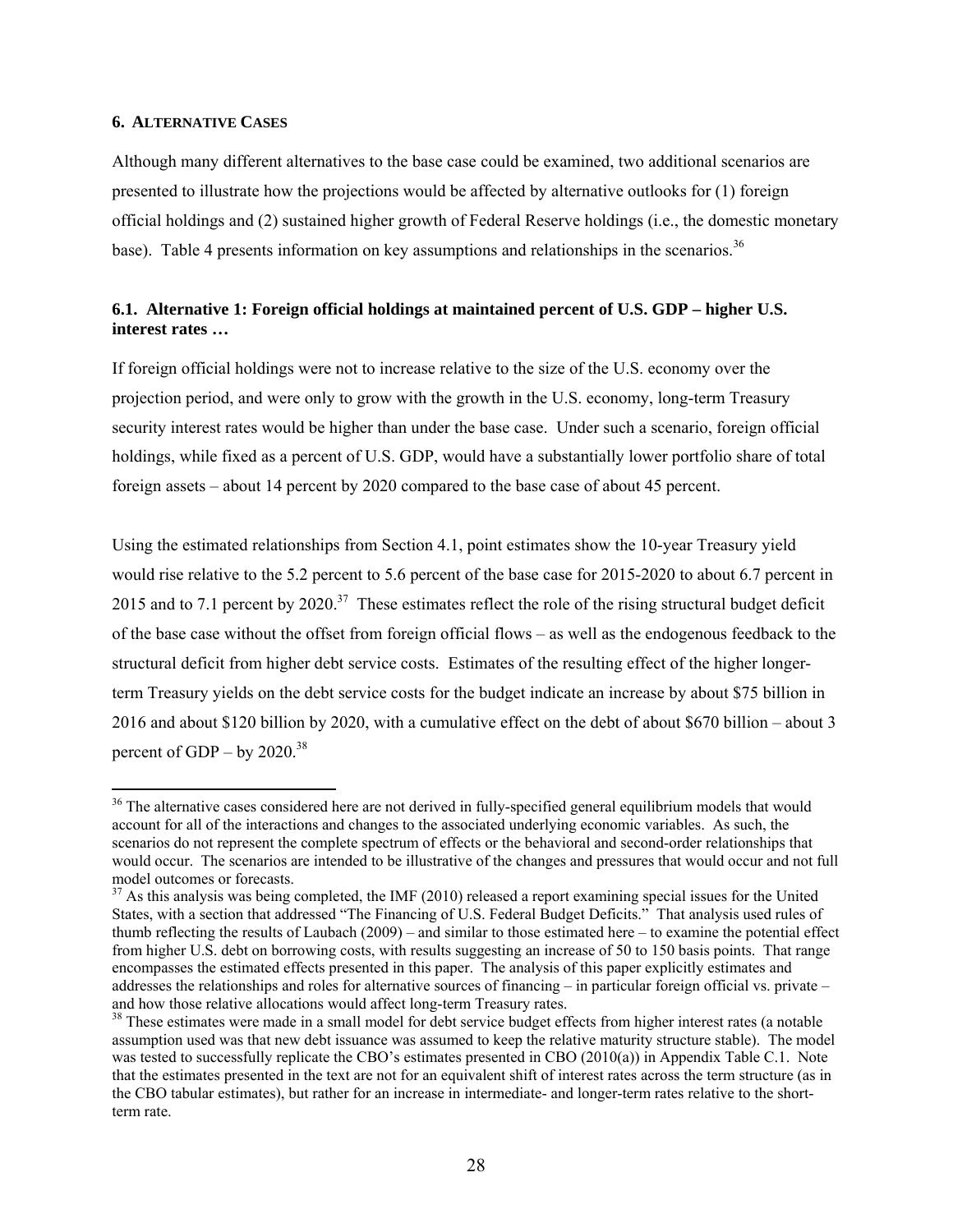| ٠.<br>. . |  |  |  |  |
|-----------|--|--|--|--|
|-----------|--|--|--|--|

| Key Assumptions and Relationships for the Base and Alternative Cases |                                                                                                                  |                                 |                                                                              |                                           |                                                                       |                                                      |                                                                |                                                |  |  |
|----------------------------------------------------------------------|------------------------------------------------------------------------------------------------------------------|---------------------------------|------------------------------------------------------------------------------|-------------------------------------------|-----------------------------------------------------------------------|------------------------------------------------------|----------------------------------------------------------------|------------------------------------------------|--|--|
|                                                                      | Economics                                                                                                        |                                 | Budget                                                                       |                                           | Foreign Official Holdings of Treasuries                               |                                                      | Federal Reserve Holdings of Treasuries                         |                                                |  |  |
|                                                                      | <b>General Assumption</b>                                                                                        | 10-Year Treasury Yield,<br>2020 | <b>General Assumption</b>                                                    | Federal Budget Deficit,<br>2020, % of GDP | <b>General Assumption</b>                                             | Foreign Official<br>Portfolio %, 2020<br>(2009: 25%) | <b>General Assumption</b>                                      | Average annual rate of<br>growth.<br>2010-2020 |  |  |
| <b>Base Case</b>                                                     | CBO economics                                                                                                    | 5.6%                            | CBO President's budget                                                       | 90%                                       | As required by long-term<br>Treasury yield of<br>economic assumptions | 45%                                                  | Steady growth at rate of<br>nominal GDP growth of<br>base case | 4%                                             |  |  |
| Alternative 1                                                        | Base with higher LT<br>Treasury yield                                                                            | 7.1%                            | Base plus higher<br>interest/debt service<br>costs                           | 93%                                       | Held fixed as percent of<br>U.S. GDP                                  | 14%                                                  | Same as Base                                                   | 4%                                             |  |  |
| Alternative 2                                                        | Base with higher inflation,<br>higher ST and LT nominal<br>interest rates, declining<br>exchange value of the \$ | 6.6%                            | Base plus higher interest<br>costs and budget effects<br>of higher inflation | 84%                                       | As required to maintain<br>term spread for Treasury<br>vield          | 45%                                                  | Grow 1 percent per year<br>faster than in Base                 | 5%                                             |  |  |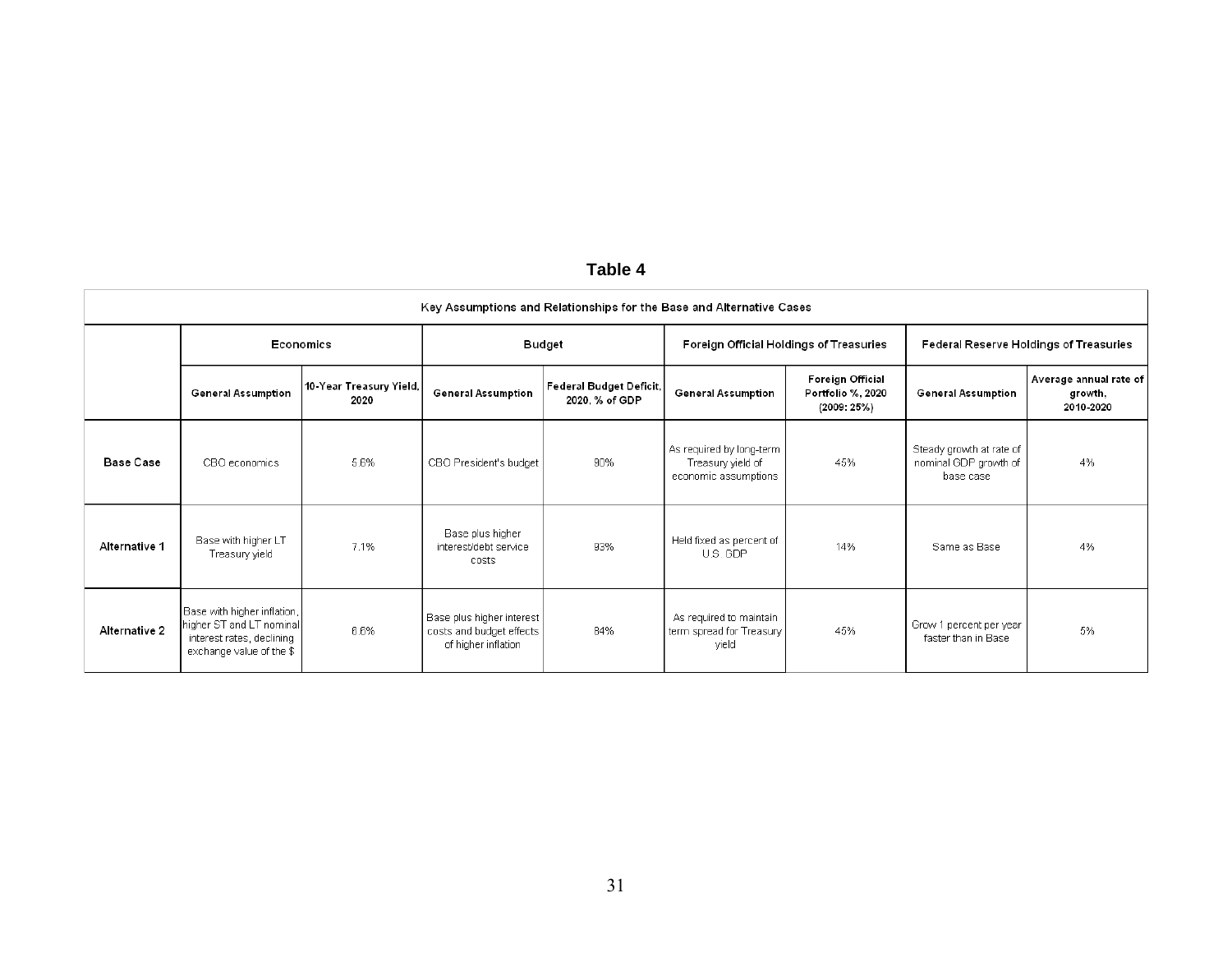#### **6.2. Alternative 2: Faster sustained growth of Federal Reserve holdings of U.S. Treasuries – higher inflation, interest rates, and lower exchange value of the dollar …**

The final scenario presented here considers the general effects from sustained higher growth of Federal Reserve holdings of Treasuries – an illustration of a partial "monetization of the debt."<sup>39</sup> The scenario is based on examining the general pressures that would arise from faster *sustained* growth of Federal holdings of U.S. Treasury securities, and the implications for inflation, interest rates, and the international position and flows as examined in the other scenarios of this analysis. It uses standard restrictive "monetarist" relationships that illustrate the long-run pressures that would be exerted on key variables. Under those assumptions, a sustained increase in the rate of growth of Federal Reserve holdings of Treasuries (increase in monetary base growth) by one percent per year relative to the base case passes through one-for-one to the money supply, and one-for-one to inflation being higher by one percent per year. In turn, the higher inflation rate passes through to nominal interest rates being higher by one percentage point, and the exchange value of the dollar declines by an additional one percent per year relative to the base case, maintaining relative parity relationships. For purposes of the monetary policy rule, the target inflation rate also increases by one percent. We assume no change to the projection for real GDP growth, and no change in net exports as the changes in prices and the exchange value of the dollar lead to no change in real prices for exports and imports. Reflecting the higher rate of inflation, nominal GDP growth is one percentage point higher per year. Although short-run dynamics and transitions could be very different from these assumptions, the restrictive assumptions meet the intent of the projections being to examine the general implications and pressures from indefinitely sustained higher growth of Fed Treasury holdings. Foreign official holdings of Treasuries are assumed to continue at the base scenario percentages of GDP – in order to maintain the same Treasury yield term spread of the base case; the only change to nominal interest rates is the one percentage point increase to the nominal yield at all terms associated with the increase in the inflation rate of one percentage point.

 $CBO (2010(a))$  published the estimated effects on the budget from changes in economic assumptions; here the budget effects of a one percentage point increase in the inflation rate are used, a cumulative effect through 2020 of \$728 billion.<sup>40</sup> The budget effect from higher inflation is small relative to the increase in nominal GDP; the debt-to-GDP ratio is lower in 2020, at 84 percent of GDP under the alternative scenario, compared to 90 percent in the base case. The debt-to-GDP ratio is often viewed as

<sup>&</sup>lt;sup>39</sup> Some analysts and researchers view monetization of the debt as an option for reducing the "burden" from high government debt levels. See, for example, Aizenman and Marion (2009); and Mankiw (2009), who stated: "A little more inflation might be preferable to rising unemployment or a series of fiscal measures that pile on debt bequeathed to future generations."

<sup>&</sup>lt;sup>40</sup> Higher inflation results in higher spending – for discretionary programs, indexed mandatory spending, and higher interest costs – with the spending increases only partly offset by rising nominal receipts.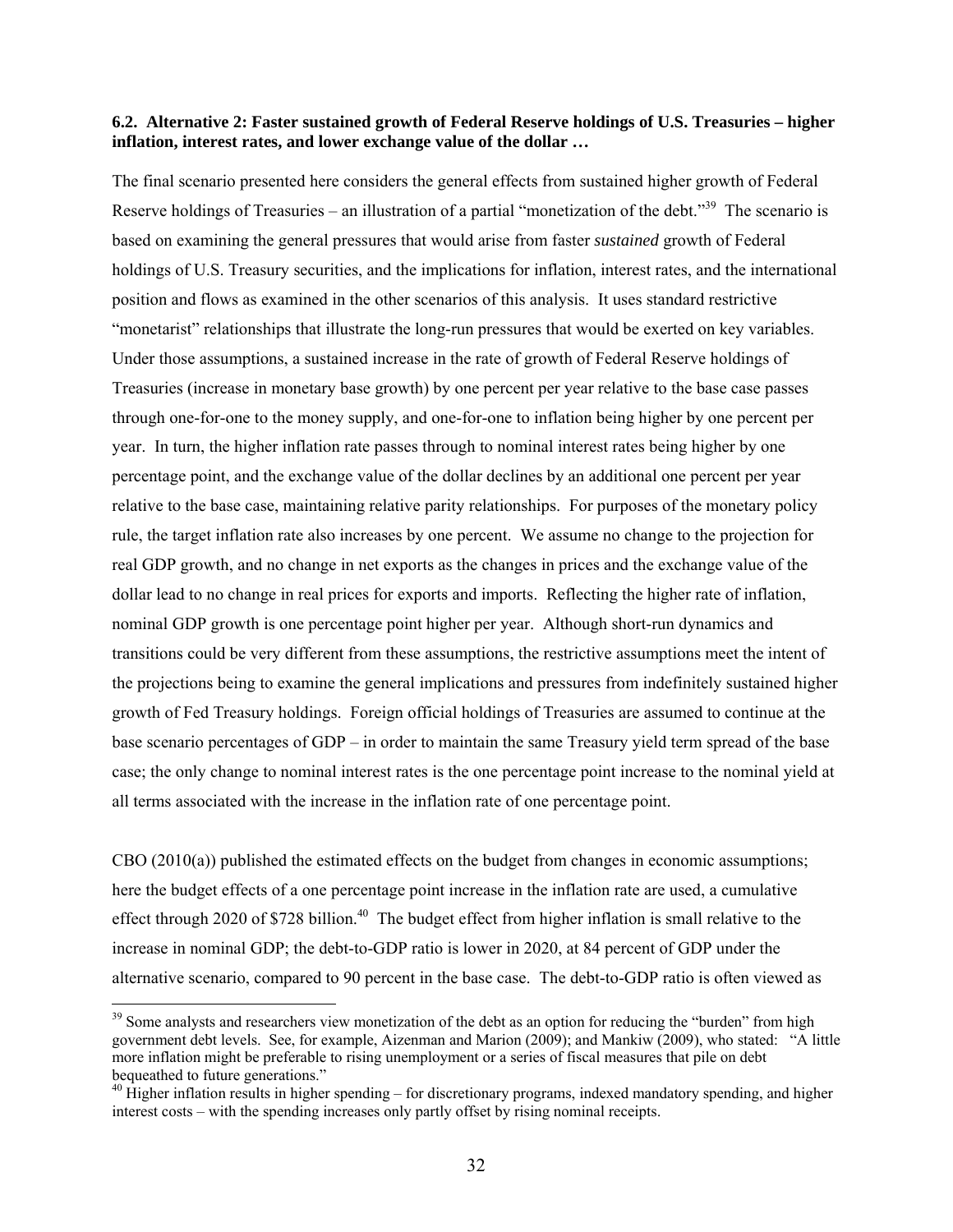the metric by which the debt burden is measured (see, for example, Aizenman and Marion (2009)), focusing on the value of the stock of debt relative to the production flow in the United States. With the large share of foreign holdings of U.S. Treasury debt, and with ongoing U.S. deficits and debt turnover to be financed, it is important to also recognize the role of payments to foreign holders of U.S. Treasuries and the impact on domestic national income relative to production. In the alternative scenario being addressed here of higher inflation and interest rates, the continued high foreign holdings of U.S. Treasury debt combined with higher nominal interest rates result in higher payments to foreign holders of U.S. Treasury debt than under the base case – and higher relative to GDP (4.2 percent of GDP in the alternative compared to 3.7 percent in the base case). Overall net international income flows are more negative – at -2.2 percent of GDP in the alternative scenario compared to the -1.9 percent of the base case – so the notion of "improvement" in the debt burden is slightly mitigated when accounting for the income flows. Note also, that because of the higher U.S. nominal GDP and the greater decline in the value of the dollar in this alternative scenario, the U.S. net international debt position relative to GDP is lower at about 31 percent of GDP in 2020 compared to the 38 percent of the base case. The results show that higher inflation would reduce the relative stocks of government debt and net international debt measured relative to GDP, but with the potential for higher net international income payments abroad and the resulting lower national income relative to GDP.

#### **7. CLOSING DISCUSSION**

The analysis and results presented in this paper confirm the fundamental challenges associated with funding U.S. deficits and debt, with a specific recognition of the role of – and interactions with – international financial assets and flows. We reiterate that the results and scenarios presented in this paper are not "forecasts" per se, but rather projections that illustrate some fundamental relationships for the U.S. fiscal outlook in an international setting, and specifically the role of international financial flows and portfolio adjustments; also, the analysis focuses on the intermediate-horizon outlook and does not directly address issues or questions associated with varying views of short-run policy or cyclical behavior. The base case and alternative scenarios are descriptive of the relationships involved regarding alternative assumptions about foreign official holdings of U.S. Treasury securities for financing U.S. debt. New empirical evidence was presented that explicitly accounted for the roles of U.S. structural budget deficits and foreign official holdings of U.S. Treasuries in determining Treasury security interest rates, with the empirical results being used to examine the implications of changing relative magnitudes of foreign official holdings for Treasury interest rates. Two alternative scenarios considered (1) how the projected outlook would be affected if foreign official holdings of Treasuries did not increase substantially as assumed in the base case, and (2) the effects on the projections from assuming the Federal Reserve (Fed)

33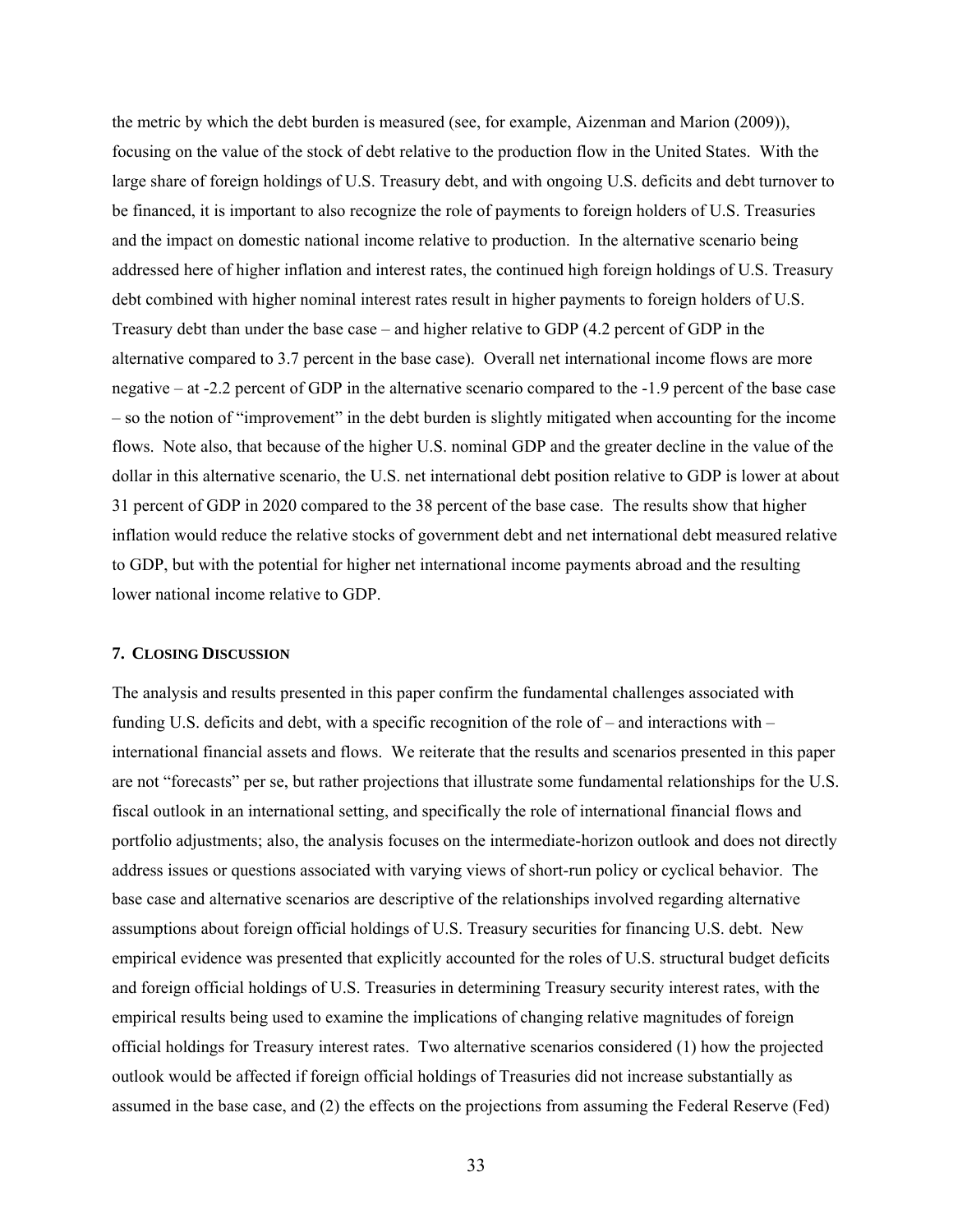would increase the rate of growth for its holdings of U.S. Treasury securities, i.e., a partial monetization of the debt.

The results from the cases examined highlight several specific challenges and potential tradeoffs. The results indicate that current private and public economic forecasts (and as used in our base case) implicitly require that foreign official holdings continually increase – and by large amounts – to fund continued deficits and to keep interest rates as low as assumed in those forecasts. Yet, historically, large increases in foreign official holdings have tended to be associated with management of currency values and ongoing U.S. trade deficits. Those relationships pose a potential problem for assuming both relatively low interest rates and ongoing improvement in the U.S. trade deficit with, at the same time, continued budget deficits and growing debt. Further, if the share of foreign financial flows devoted to U.S. Treasuries increases, then the potential exists for "crowding out" of foreign flows that have historically been a key source for funding domestic investment. The question arises, then, as to how domestic investment and potential output growth would be affected. Finally, although the general interpretation presented here and by other researchers is that the world portfolio could potentially accommodate the "required" increase in foreign funding of U.S. Treasury securities, it remains an open question whether such an increase would be forthcoming. Ultimately, measures that reduce the deficit by changing the trajectory of tax revenues and spending, particularly in the latter years of the horizon we consider and beyond, would mitigate the concerns about the financing of the U.S. budget and current account deficits.

#### **REFERENCES**

- AIZENMAN, JOSHUA AND NANCY MARION (2009), "Using Inflation to Erode the U.S. Public Debt," National Bureau of Economic Research, Working Paper 15562, December.
- AUERBACH, ALAN AND WILLIAM GALE (2009), "The Economic and Fiscal Crises: 2009 and Beyond, An Update," Brookings Institution, September.
- BERGSTEN, C. FREDERICK (2009), ed., *The Long-Term International Economic Position of the US*, Institute for International Economics, April.
- BERNANKE, B. (2005), "The Global Saving Glut and the U.S. Current Account Deficit." The Homer Jones Lecture, St. Louis, Missouri, April 14.
- BERTAUT, CAROL C., STEVEN B. KAMIN, AND CHARLES P. THOMAS (2009), "How Long Can The Unsustainable U.S. Current Account Deficit Be Sustained?" *IMF Staff Papers,* 56.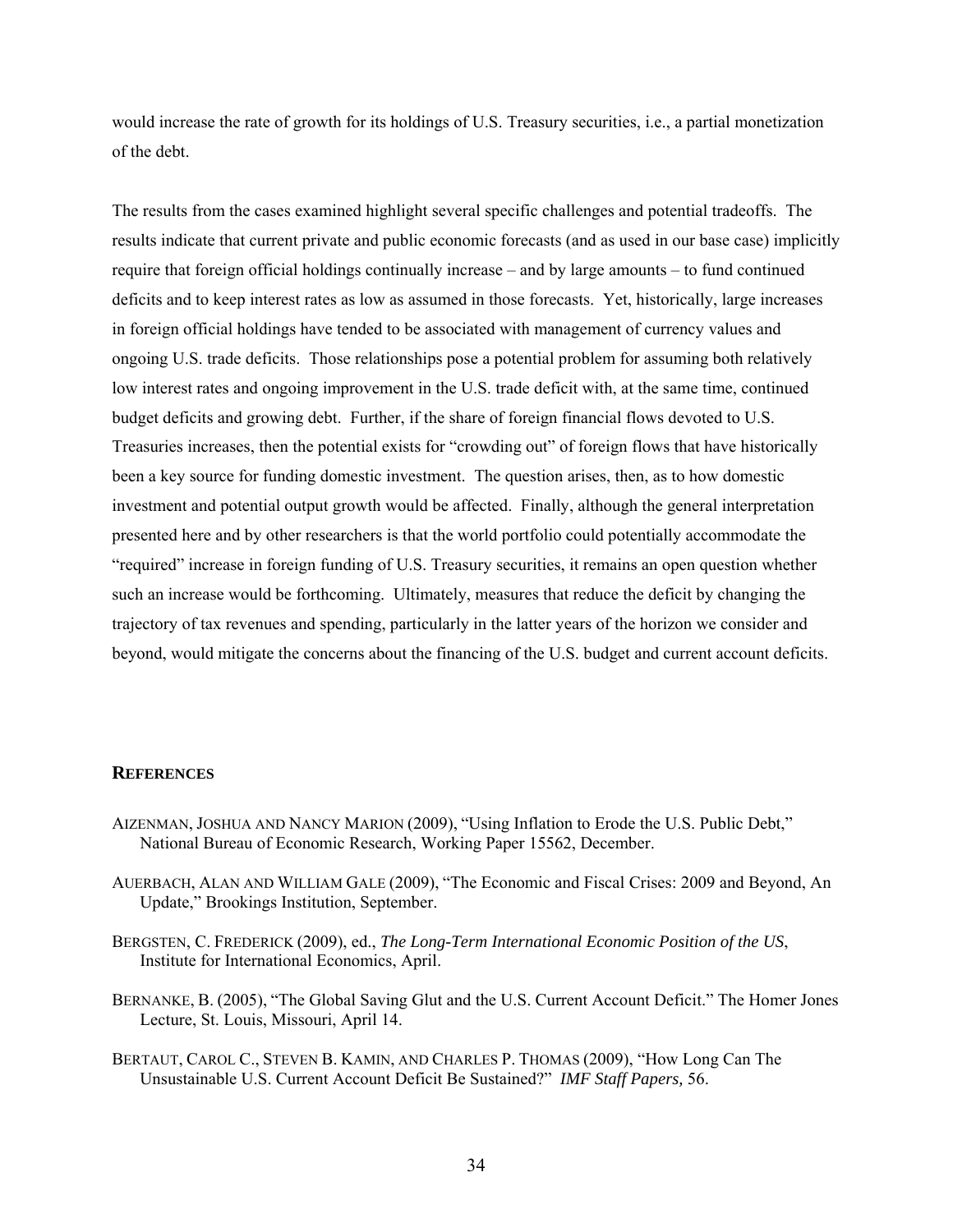- BLACK, FISHER AND ROBERT LITTERMAN (1992), "Global Portfolio Optimization," *Financial Analysts Journal*, September/October.
- BLANCHARD, OLIVIER, FRANCESCO GIAVAZZI AND FILIPA SA (2005), "The U.S. Current Account Deficit and the Dollar," National Bureau of Economic Research, Working Paper 11137, February.
- *BLUE CHIP ECONOMIC INDICATORS* (2010), Aspen Publishers, March.
- BRANSON, WILLIAM H. AND DALE W. HENDERSON (1985), "The Specification and Influence of Asset Markets," in *Handbook of International Economics*, volume 2, edited by Ronald W. Jones and Peter B. Kenen, Elsevier Science Publishers.
- BUREAU OF ECONOMIC ANALYSIS (2010), "U.S. International Investment Position at Yearend 2009," June.
- CANZONERI, MATTHEW B., ROBERT E. CUMBY, AND BEHZAD T. DIBA (2002), "Should the European Central Bank and the Federal Reserve Be Concerned About Fiscal Policy?" *Rethinking Stabilization Policy*, Federal Reserve Bank of Kansas City.
- CHINN, MENZIE (2005), "Getting Serious about the Twin Deficits," Council on Foreign Relations, September.
- CHINN, MENZIE, AND JEFFREY FRANKEL (2007), "Debt and Interest Rates: The U.S. and the Euro Area," January.
- CLINE, WILLIAM R. (2005), *The United States as a Debtor Nation*, Institute for International Economics, September.
- CLINE, WILLIAM R. (2009), "Long-Term Fiscal Imbalances, US External Liabilities, and Future Living Standards," in C. Frederick Bergsten, ed., *The Long-Term International Economic Position of the US*, Institute for International Economics, April.
- CONGRESSIONAL BUDGET OFFICE (2010(a)), *The Budget and Economic Outlook: Fiscal Years 2010 to 2020*, January.
- CONGRESSIONAL BUDGET OFFICE (2010(b)), *CBO's Budgetary Treatment of Fannie Mae and Freddie Mac*, January.
- CONGRESSIONAL BUDGET OFFICE (2010(c)), *An Analysis of the President's Budgetary Proposals for Fiscal Year 2011*, March.
- CONGRESSIONAL BUDGET OFFICE (2010(d)), *The Effects of Automatic Stabilizers on the Federal Budget*, May.
- CONGRESSIONAL BUDGET OFFICE (2010(e)), *The Long Term Budget Outlook*, June.

CONGRESSIONAL BUDGET OFFICE (2010(f)), *Federal Debt and the Risk of a Fiscal Crisis*, July 27.

COUNCIL OF ECONOMIC ADVISERS (2010), *Economic Report of the President*, February.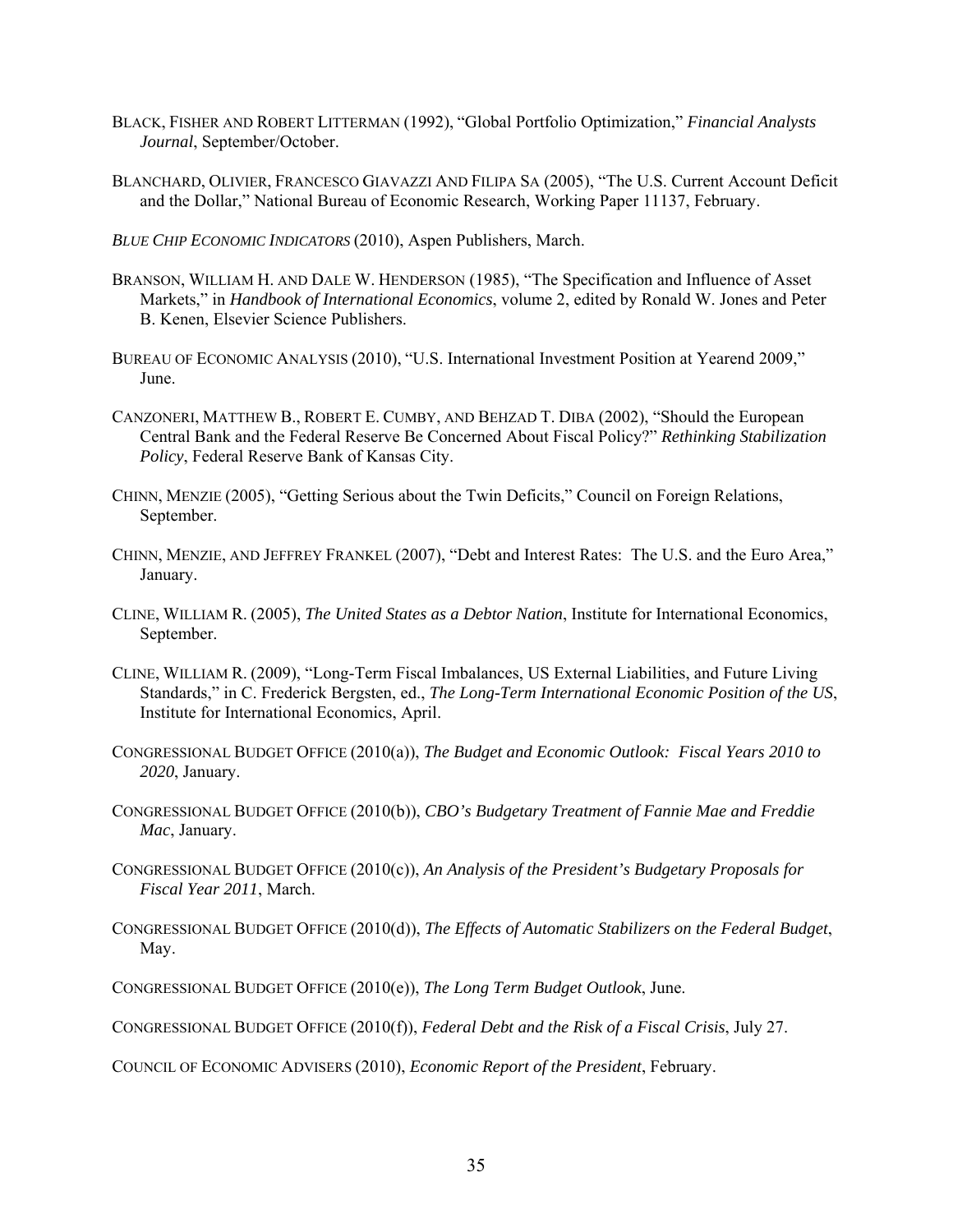- EICHENGREEN, BARRY (2006), "Global Imbalances: The New Economy, the Dark Matter, the Savvy Investor, and the Standard Analysis," *The Journal of Policy Modeling*, Volume 28, Issue 6, September.
- ENGEL, CHARLES AND ROGERS, JOHN H. (2006), "The US Current Account Deficit and the Expected Share of World Output," *Journal of Monetary Economics* 53.

FEDERAL RESERVE BOARD OF GOVERNORS (2010), "Minutes of the Meeting of April 27-28, 2010."

- FELDSTEIN, MARTIN (1986), "The Budget Deficit and the Dollar," NBER Working Paper 1898, April.
- GAGNON, JOSEPH E., MATTHEW RASKIN, JULIE REMACHE, AND BRIAN P. SACK (2010), "Large-Scale Asset Purchases by the Federal Reserve: Did They Work?" FRB of New York Staff Report No. 441, March 1.
- GALE, WILLIAM G., AND PETER R. ORSZAG (2002), "The Economic Effects of Long-Term Fiscal Discipline," Urban-Brookings Tax Policy Center Discussion Paper, December.
- GALE, WILLIAM G., AND PETER R. ORSZAG (2005), "Budget Deficits, National Saving, and Interest Rates," *Brookings Papers on Economic Activity*.

GREENSPAN, ALAN (2009), "The Fed Didn't Cause the Housing Bubble," Wall Street Journal, March 11.

- HE, GUANGLIANG AND ROBERT LITTERMAN (1999), "The Intuition Behind Black-Litterman Model Portfolios," Goldman Sachs, December.
- HIGGINS, MATTHEW, THOMAS KLITGAARD AND CEDRIC TILLE (2005), "The Income Implications of Rising U.S. International Liabilities," Current Issues in Economics and Finance, Federal Reserve Bank of New York, December.
- INTERNATIONAL MONETARY FUND (2010), United States: Selected Issues Paper, IMF Country Report No. 10/248, July.
- KITCHEN, JOHN (2003), "A Note on Interest Rates and Structural Federal Budget Deficits," Manuscript, October.
- KITCHEN, JOHN (2007), "Sharecroppers or Shrewd Capitalists? Projections of the U.S. Current Account, International Income Flows, and Net International Debt," *Review of International Economics*, Vol. 15, Issue 5, November.
- KOHN, DONALD L. (2009), "Monetary Policy Research and the Financial Crisis: Strengths and Shortcomings." Speech delivered at the Federal Reserve Conference on Key Developments in Monetary Policy, Washington D.C., October 9.
- KOURI, PENTTI (1976), "The Exchange Rate and the Balance of Payments in the Short Run and in the Long Run: A Monetary Approach," *Scandinavian Journal of Economics* 78(2).
- LAUBACH, THOMAS (2009), "New Evidence on the Interest Rate Effects of Budget Deficits and Debt," *Journal of the European Economic Association*, June.

MANKIW, N. GREGORY (2009), "It May Be Time for the Fed to Go Negative," *New York Times*, April 18.